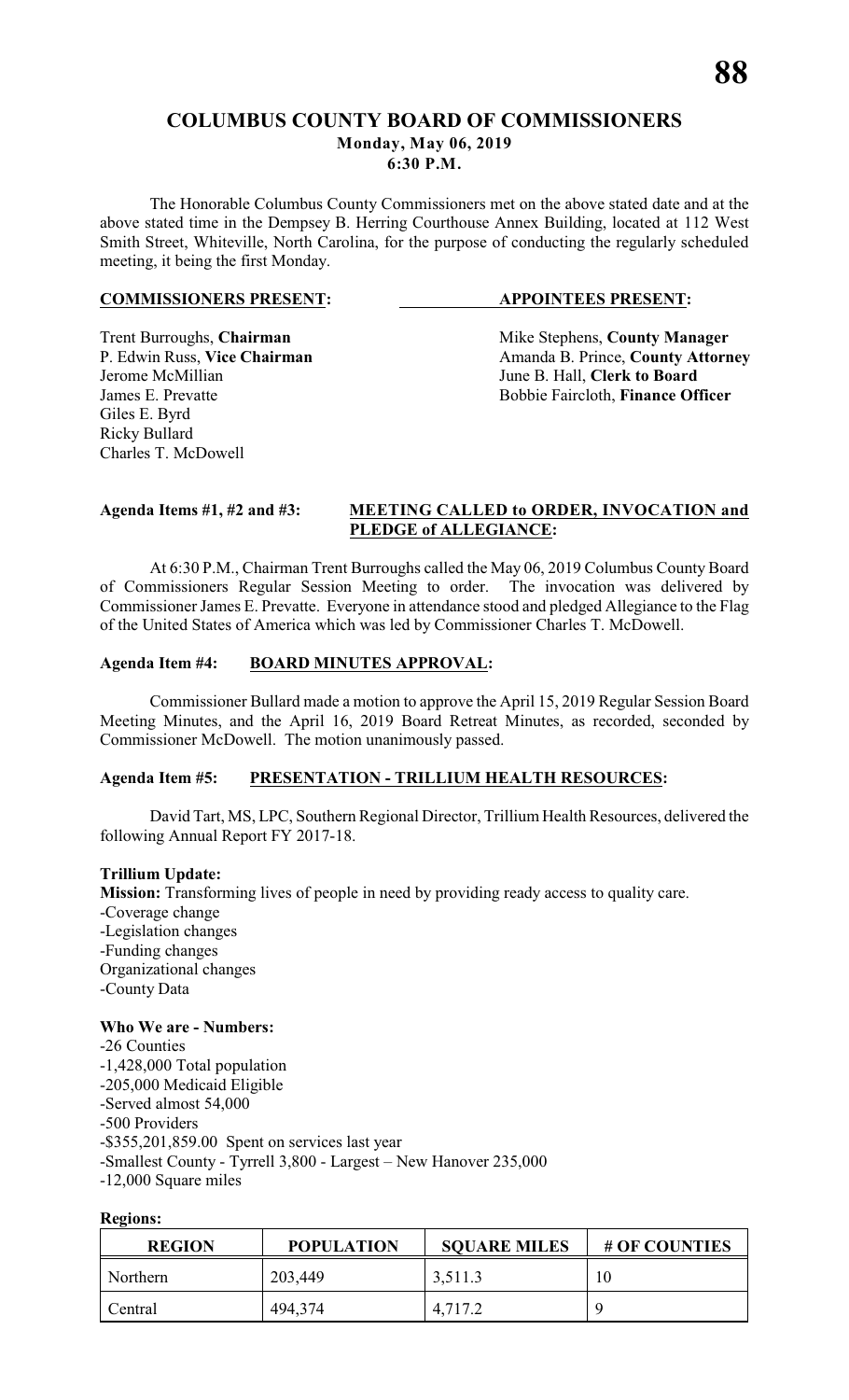| $\mathbf C$<br>Southern | $\epsilon$<br>- -<br>460<br>-<br>__<br>___ | $\overline{\phantom{a}}$<br>71<br>. .<br>_<br>╰<br>. |  |
|-------------------------|--------------------------------------------|------------------------------------------------------|--|
|-------------------------|--------------------------------------------|------------------------------------------------------|--|

# **Coverage Change:**

-July  $1<sup>st</sup>$ , 2018, we began managing services here in Columbus County

-Giving our members here more provider options

-Some of our largest providers have opened offices there i.e. PORT Health Services and Integrated Family Services

-We've done several RFP's specific to Columbus County to build your network

# **Legislative Changes:**

-The 1115 Waiver is required to be cost neutral

-Standard Plan

-Tailored Plan

-Puts Behavioral Health services for mild to moderate needs into Standard Plans

-Innovations Waiver and Severe MH and SU will be covered by Tailored Plan

# **Timeline:**

-February 2019 - NC awarded contracts to the selected private insurance companies and/or providerled entities (PLEs)

-July 2019 - must have all call centers operational and all relevant staff located in North Carolina. -July-September 2019 - Managed care will start in two phases. For regions of the state in Phase 1, this will be the window in which beneficiaries select a Prepaid Health Plan (PHP)

-November 2019 - The Medicaid managed care program will launch in regions in Phase 1

-February 2020 - State launches RFP for Tailored Pan to MCO's, Phase 2 of Medicaid managed care launch (remaining regions)

-May 2020 - State awards Tailored Plan

-February 2021 - Readiness Review on MCO's for Tailored Plan

-July 2021 - MCO's Implement Tailored Plan

# **Funding Changes:**

-Since Standard Plans will be run by insurance companies, they will be managing a part of the Medicaid dollars

-Tailored plans which cover the higher risk individuals, our PMPM will be higher, but total number served under us will be lower

-Developing a whole person care model to cover costs of the physical issues along with the behavioral health issues

# **Organizational Changes:**

-Understanding Social Determinants of Health (SdoH) -Staff to oversee the individual/community needs around the SDoH -Working with DSS's and Health Departments

# **Update on Opioid Funding:**

-State Fiscal Year - 2018 July 1, 2017 - June 30<sup>th</sup>, 2018 CURES Funding, Trillium spend \$3,079,682 -Total people served - 1,880

-Many counties have developed Opioid Coalitions and applying for grants

# **Hurricane Update:**

Numerous Internal and External initiatives -\$30,000 in a web donation page for food, clothing, hygiene, etc. -4,000 Care Packages to shelters -1,500 Comfort kits for children -Stocked 200 Pantries for out TCLI members -1,000 Backpacks from Cardinal Innovations -HopeforNC-FEMA grant to connect folks to resources -Impact on our communities - -2-4% increase in services for adults needing MH services -50-60% increase in services for children under 13 -35-45% increase in services for kids 13-18

# **Members Served in Columbus County (July - December 2018):**

Total members served - 1,450 -Mental Health - 1,091 -Substance Use - 239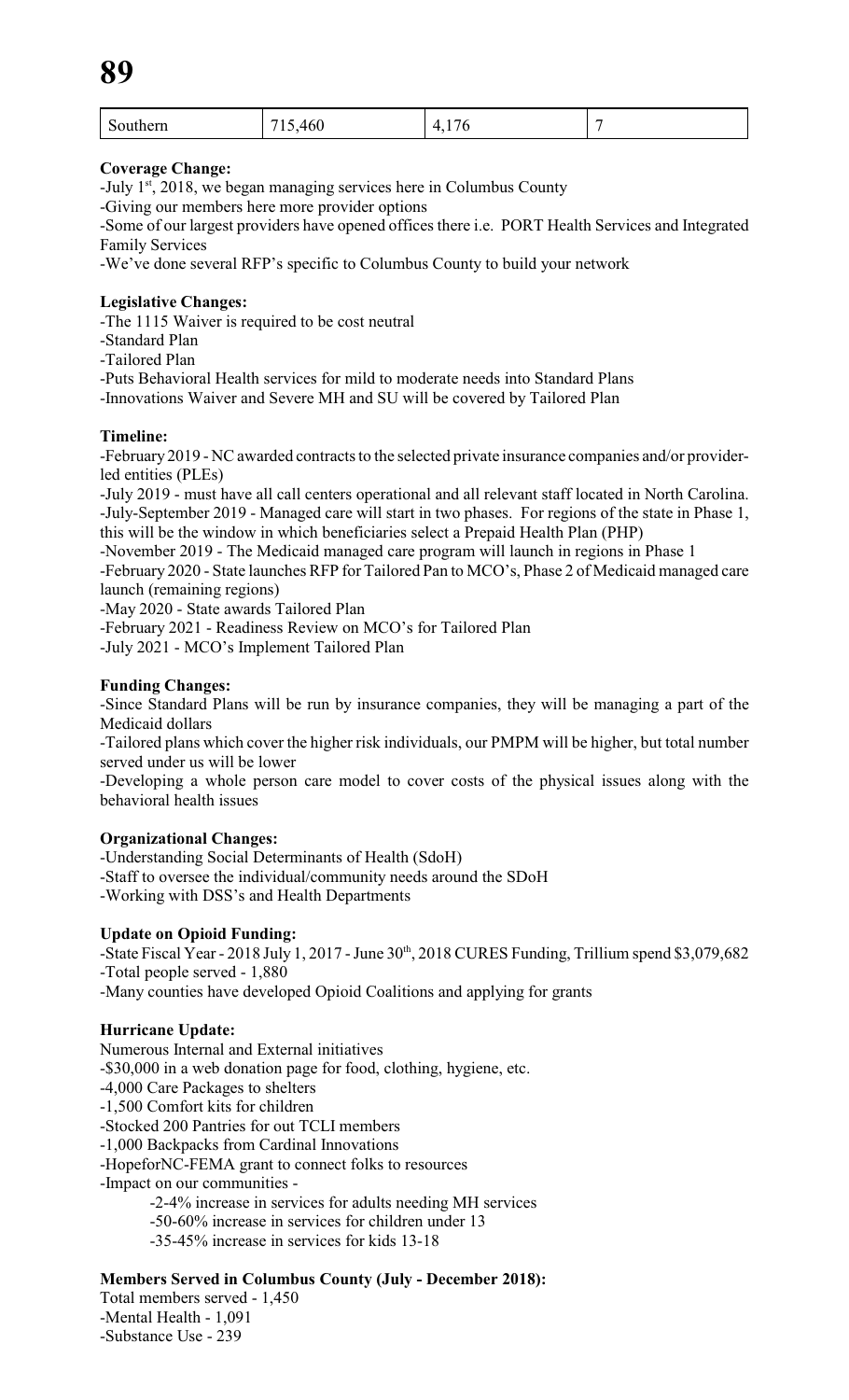-I/DD - 277

Total is unduplicated, since a single individual may receive services in more than one category.

#### **Agenda Item #6: NC DOT - RESOLUTION OF SUPPORT:**

Kenneth Clark, District Engineer, NC DOT, requested Board approval of the following Resolution of Support for the Roundabout at US 74 Bus / SR1005 (Peacock Crossing).

#### **RESOLUTION of SUPPORT for ROUNDABOUT at US 74 BUS/SR 1005 (PEACOCK CROSSING)**

**WHEREAS,** there exists a planned safety project along US 74 Business and SR 1005 (Peacock Road) east of Chadbourn; **and**

**WHEREAS,** after discussions with the Traffic SafetyUnit, they have recommended that the original turn lane project be converted to a project to construct a roundabout at the intersection as this will greatly enhance safety; **and**

**WHEREAS,** this will provide safer driving conditions for our citizens and travelers.

**NOW, THEREFORE, BE IT RESOLVED**, we, the Columbus County Board of Commissioners support the **Roundabout at US 74 Bus/SR 1005 (Peacock Crossing).**

**APPROVED** and **ADOPTED** this the 6th day of May, 2019.

#### **COLUMBUS COUNTY BOARD OF COMMISSIONERS**

| <b>TRENT BURROUGHS, Chairman</b>    | P. EDWIN RUSS, Vice Chairman                |  |
|-------------------------------------|---------------------------------------------|--|
| <b>JEROME McMILLIAN</b>             | <b>JAMES E. PREVATTE</b>                    |  |
| <b>GILES E. BYRD</b>                | <b>RICKY BULLARD</b><br><b>ATTESTED BY:</b> |  |
| <b>CHARLES T. McDOWELL</b>          | <b>JUNE B. HALL, Clerk to the Board</b>     |  |
| <b>MICHAEL H. STEPHENS, Manager</b> | AMANDA B. PRINCE, Attorney                  |  |

After lengthy discussion was conducted, Commissioner Prevatte made a motion for Board consideration of the Resolution of Support for Roundabout at US 74 Bus/SR 1005 (Peacock Crossing) after the Public Hearing was conducted, seconded by Commissioner McDowell. The motion unanimously passed.

#### **Agenda Item #7: NC DOT - SUBDIVISION ROAD ADDITION:**

Kenneth Clark, District Engineer, NC DOT, requested Board approval of the following Resolution - Request for Addition to State Maintained Secondary Road System, South Columbus Estates Subdivision Road Addition.

#### **RESOLUTION Request for Addition to State Maintained Secondary Road System South Columbus Estates**

Road Description: Nealy Drive, Antinori Lane N., AntinoriLane S. in South Columbus Estates Subdivision

**WHEREAS,** the attached request has been filed with the Board of County Commissioners of the County of Columbus requesting that the above described roads, the location of which is shown on the attached map, be added to the Secondary Road System; **and**

**WHEREAS,** the Board of County Commissioners is of the opinion that the above described roads should be added to the Secondary Road System, if the road meets minimum standards and criteria established by the Division of Highways of the Department of Transportation for the addition of roads to the System.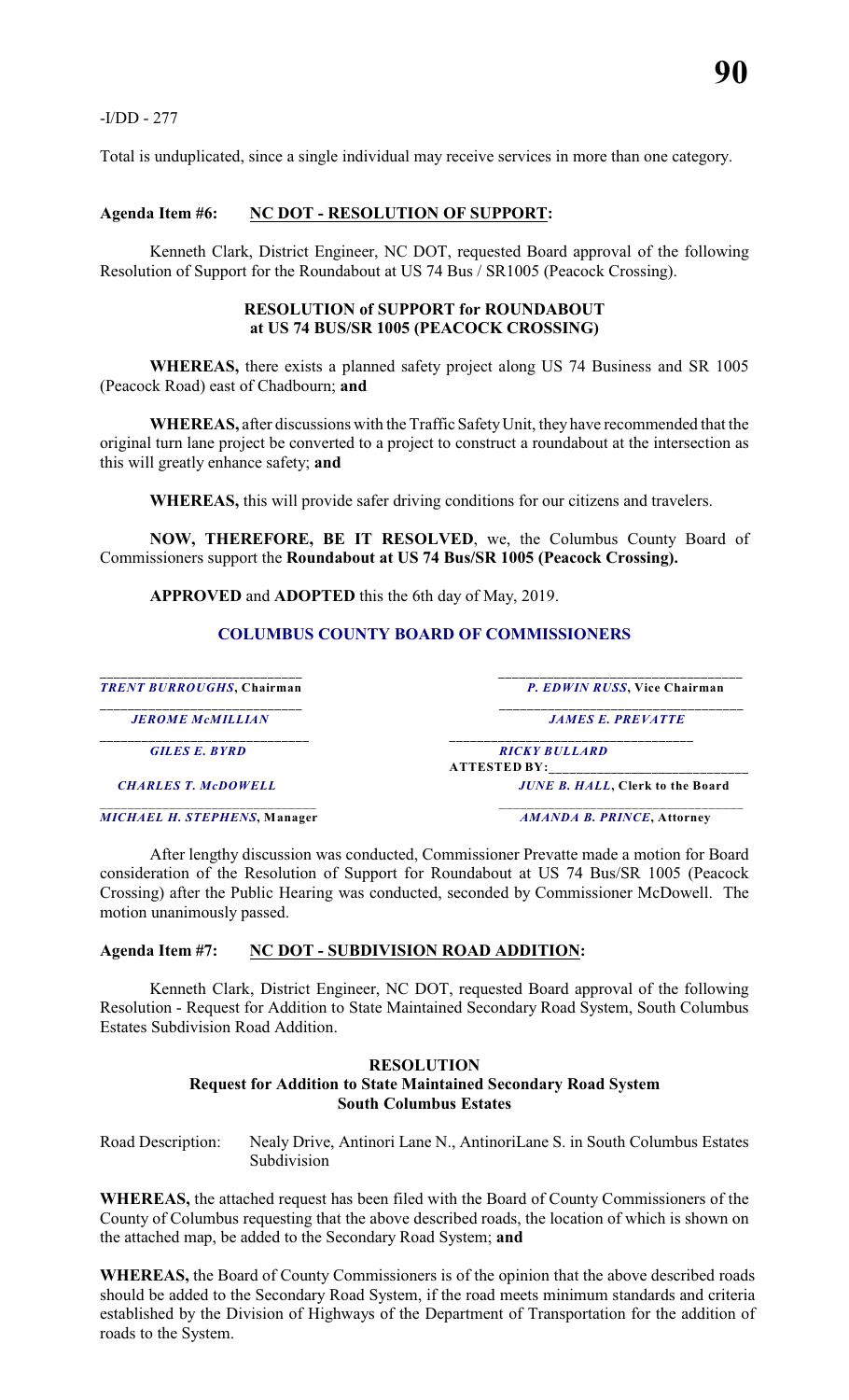**NOW, THEREFORE**, be it resolved by the Board of County Commissioners of the County of Columbus that the Division of Highways is hereby requested to review the above described roads, and to take over the road for maintenance if it meets established standards and criteria

# **ADOPTED** this  $6<sup>th</sup>$  day of May, 2019.

# **(Official Seal) Columbus County Board of Commissioners** /s/ **TRENT BURROUGHS, Chairman ATTESTED BY:** /s/ **JUNE B. HALL, Clerk to Board**

Commissioner McDowell made a motion to approve and adopt the Resolution - Request for Addition to State Maintained Secondary Road System, South Columbus Estates Subdivision Road Addition, seconded by Commissioner Byrd. The motion unanimously passed.

# **Agenda Item #8: LOCAL EMERGENCY PLANNING COMMITTEE (LEPC) - APPROVAL of MEMBERSHIP and ANNUAL REPORT:**

David McPherson, Chairman, Local Emergency Planning Committee, requested Board approval of the following membership for the year 2019, and delivered the following Annual Report.

#### **Local Emergency Planning Committee Membership** for approval:

| Timothy Ward       | <b>Jody Greene</b>              | Dana Mauldin        | Les High             |
|--------------------|---------------------------------|---------------------|----------------------|
| David McPherson    | Mark Cox                        | Deuce Niven         | Stephanie Kriner     |
| <b>Edwin Russ</b>  | Dalton Dockery                  | <b>Randy Guyton</b> | Donna Hill           |
| Kay Worley         | David Ransom                    | Shannon Blackman    | Aaron Sulava         |
| Kim Smith          | Michael Oppenheim Allen Johnson |                     | <b>Harold Nobles</b> |
| Larry Hayes        | Tom Buller                      | Gina Ward           | David Tart           |
| <b>Adam Boyles</b> | Hal Lowder                      | <b>Emily Watson</b> |                      |

| To:      | Board of Commissioners                    |
|----------|-------------------------------------------|
| From:    | David McPherson, Chairman                 |
|          | Local Emergency Planning Committee (LEPC) |
| Subject: | <b>Annual Report for 2018</b>             |

In accordance with the Bylaws of the Columbus County Local Emergency Planning Committee (LEPC), Article IX, Section 1, the following report is submitted:

- 1. Officers for 2018 were as follows: Chairman: David McPherson Vice Chair: Deuce Niven Secretary: Kay Worley
- 2. Annual public notices of dates for the LEPC meetings for 2018 were announced in the News Reporter.
- 3. Rope Rescue Team
	- Training is ongoing and team continues to move forward.
	- Whiteville Re3scue resigned from overseeing rope rescue team; Acme Delco Riegelwood Fire-Rescue is now overseeing team.
	- In 2019/2020 budget year will need funding again to be able to purchase needed equipment and training requesting \$15,000.
- 4. Water Rescue Team
	- 30 People within the county attended training; 2 people are now state certified within the county.
	- 4 Boats have been purchased and are located at Acme Delco, Riegelwood Fire and Rescue, Fair Bluff Fire and Rescue, Old Dock Fire Department and Whiteville Rescue. Each of these departments has a team and will respond to calls when needed throughout the county.
	- In 2019/2020 budget year will need funding again to be able to purchase needed equipment and training requesting \$15,000.
- 5. Safety
	- Columbus County Emergency Services was dispatched to 46 calls for the year.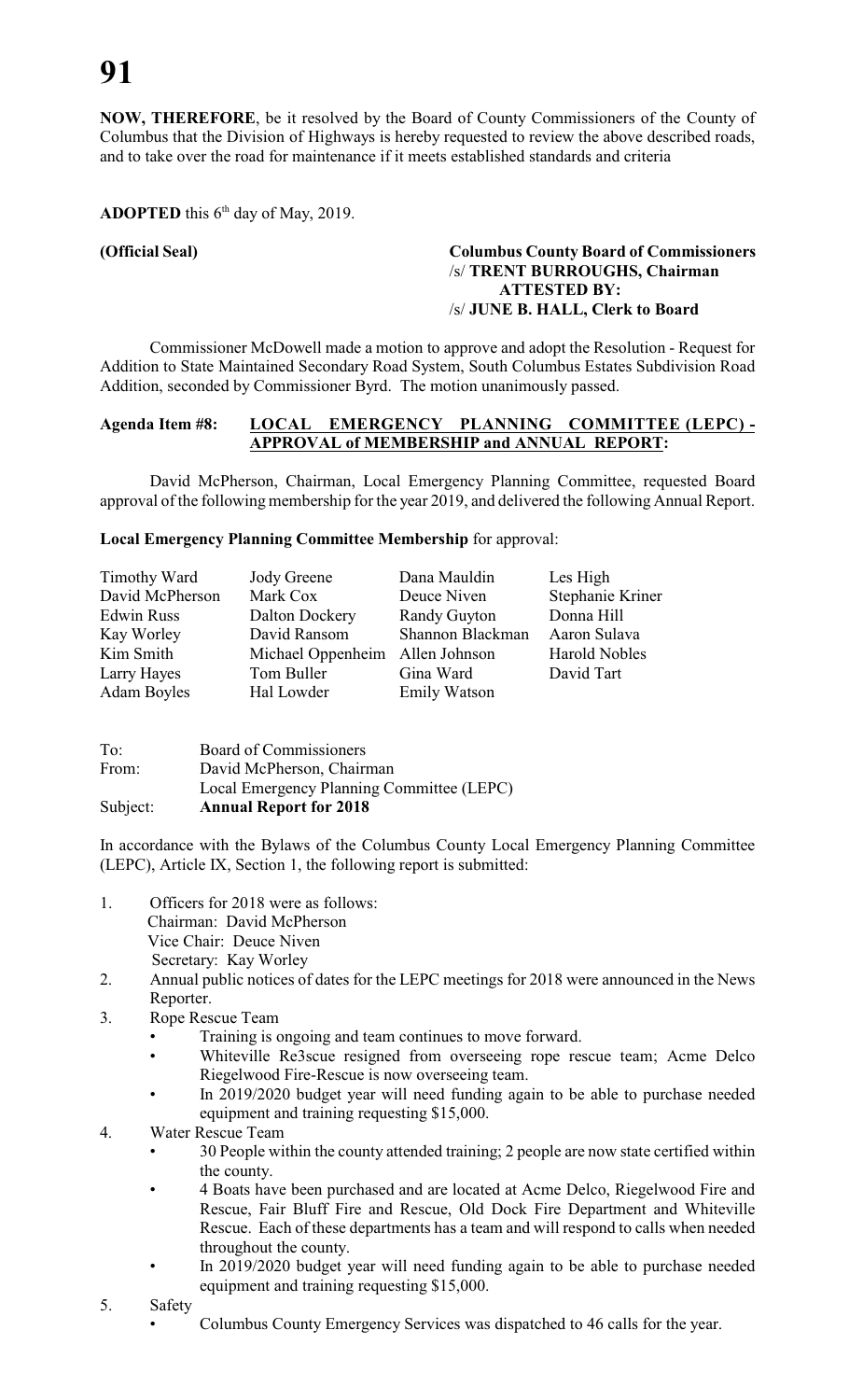- ColumbusCountyEmergencyServices held Disaster Preparedness Workshop on July 26, 2018 at the EOC.
- Hurricane Expo set for June 1, 2019 from 10-2 at Columbus County Fairgrounds.
- Emergency Responder training such as initial and continuing education is coordinated with Southeastern Community College.
- Fire Marshal Office responded to 181 calls, 80 structure fires, 13 illegal burns, 12 accidents, 1 search and rescue, 32 follow up investigations, 5 vehicle fires, 8 woods/grass fires and 30 public service/miscellaneous. Conducted 82 fire investigations. Had 1 fire fatality. Conducted 174 fire inspections, including schools.
- Chadbourn/Klondyke Fire and Rescue lowered their insurance rating from a class 6 to a class 5; Brunswick Fire lowered their insurance rating from a class 7 to a class 5.
- Fire and EMS departments are having challenges maintaining and recruiting volunteers to serve on departments.
- 6. Tier II reports
	- Industry is required to submit their Tier II reports to E-Plan, electronic web based reporting system.
	- Tier II reports for 2018 year have been filed with E-Plan currently the county has 67 agencies that report their information. 2018 E-Plan reports are due by March 31 of each year.
- 7. Hurricane Florence Response and Recovery
	- Entire county was affected by flooding and high winds.
	- County Emergency Operations Center was opened and staffed 24 hours a day for several weeks. Working to fulfill resource requests for fire/ems/leo. Conducted shelter operations.
	- Every fire/ems/leo agency within the county responded as well as the need to request additional state resources.
	- Approximately 1,100 water rescues were performed during the storm.
	- Columbus County Emergency Services placed 185 resource requests to NCEM.
	- A Disaster Recovery Center was established that houses FEMA, SBA, NCEM, etc.
	- FEMA received a total of 5,238 applications for individual assistance.
	- The County is currently working with FEMA regarding public assistance.
	- The county is working with NCEM and FEMA regarding the Hazard Mitigation Grant Program.
	- The county has a long term planning recovery committee working on unmet needs.

Commissioner Prevatte made a motion to approve the members of the Local Emergency Planning Committee, excepting the Sheriff Department, and once the Sheriff is certified, it will be an automatic assignment, seconded by Commissioner Bullard. The motion unanimously passed.

# **Agenda Item #9: AGING - ELDER ABUSE PREVENTION AWARENESS PROCLAMATION:**

Amanda Harrelson, Director of Aging, requested Board approval and adoption of the following Elder Abuse Prevention Awareness Proclamation.

# **ELDER ABUSE PREVENTION AWARENESS PROCLAMATION**

**WHEREAS,** elder abuse is the broad term used to identify mistreatment of elderly and disabled adults; **and**

**WHEREAS,** abuse and neglect of elderly and disabled adults is one of the most under recognized and under reported social problems in this country; **and**

**WHEREAS,** the magnitude of the problem is likely to increase for several reasons, especially with the increasing rise in the number of elderly population; **and**

**WHEREAS,** mistreatment can take many forms: physical abuse, emotional abuse, sexual abuse, neglect by a caregiver, self neglect, exploitation, and financial exploitation; **and**

**WHEREAS,** it is estimated that approximately five million  $(5,000,000)$  people age sixty plus  $(60+)$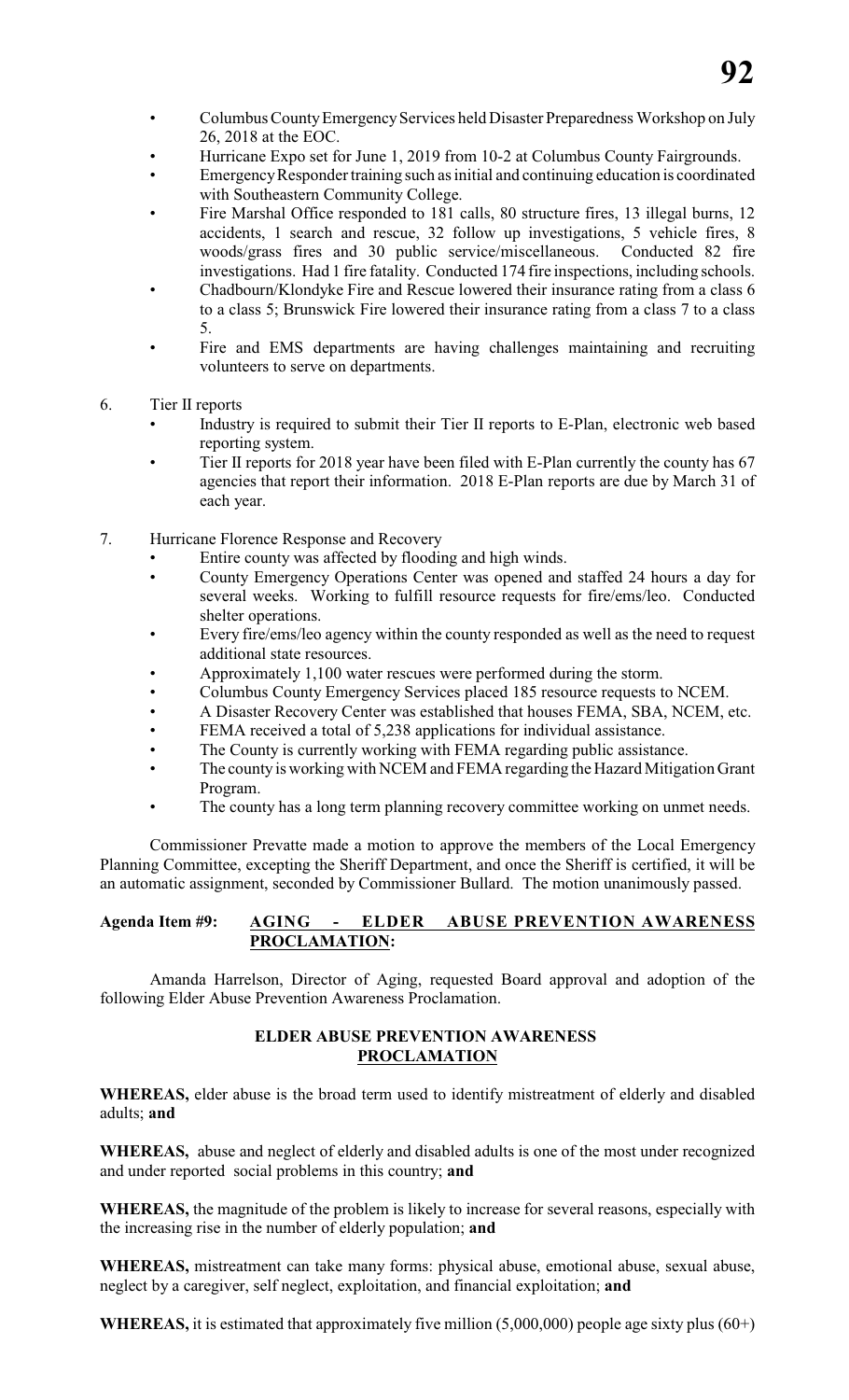suffer elder abuse every year; **and**

**WHEREAS,** it is estimated that approximately one (1) out of every twenty-four (24) cases of elder abuse is reported; **and**

**WHEREAS,** abuse of the elderly and disabled is preventable.

**NOW, THEREFORE, BE IT PROCLAIMED,** by the Columbus County Board of Commissioners that May 12, 2019 through June 16, 2019, be recognized as **"ELDER ABUSE PREVENTION AWARENESS "** in Columbus County, and that all residents and other jurisdictions are encouraged to become more aware of this problem and join in the prevention of elder abuse.

**APPROVED** and **ADOPTED** this the 6th day of May, 2019.

#### **COLUMBUS COUNTY BOARD OF COMMISSIONERS** /s/ **TRENT BURROUGHS, Chairman**

**ATTESTED BY:** /s/ **JUNE B. HALL, Clerk**

Commissioner Byrd made a motion to approve and adopt the Elder Abuse Prevention Awareness Proclamation, seconded by Commissioner Prevatte. The motion unanimously passed.

# **Agenda Item #10: PROCLAMATION - MOTORCYCLE SAFETY AWARENESS MONTH PROCLAMATION MAY 2019:**

Will McCulloch, President of the Concerned Bikers Association-Columbus County Chapter, requested Board approval and adoption of the following Motorcycle Safety Awareness Month Proclamation May 2019.

### MOTORCYCLE SAFETY AWARENESS MONTH **PROCLAMATION MAY 2019**

**WHEREAS,** motorcycle riding is a popular form of recreation and transportation for thousands of citizens across North Carolina and the United States; **and**

**WHEREAS,** North Carolina has over one hundred forty-two thousand (196,000) registered motorcycles and over two hundred sixty thousand (260,000) licensed drivers who have either a motorcycle endorsement or a motorcycle learner's permit; **and**

**WHEREAS,** it is important that the citizens of North Carolina be aware of motorcycles on our roadways and recognize the importance of motorcycle safety and of sharing the roadways; **and**

**WHEREAS,** the safe operation of a motorcycle is enhanced through a combination of rider training and experience, good judgment, and a knowledge of traffic laws and licensing requirements; **and**

**WHEREAS,** several organizations, such as the **Columbus County Concerned Bikers Association (CBA),** along with the North Carolina Motorcycle Safety Education Program, other state and local motorcycle clubs and riding/social clubs, are committed to increasing the safe operation of motorcycles by promoting rider-safety education programs, and their goal is to alert the motorists of Columbus County to LOOK TWICE, SAVE A LIFE **; and**

WHEREAS, MOTORCYCLE AWARENESS MONTH is designed to increase public awareness about motorcycles and to encourage their safe and proper use among motorcycle riders.

**NOW, THEREFORE,** we, the Columbus County Board of Commissioners, do hereby proclaim the month of May, 2018 as **"**MOTORCYCLE SAFETY AWARENESS MONTH**"** in Columbus County, and urge all citizens to commend its observance.

**ADOPTED** this the 6th day of May, 2019.

# **COLUMBUS COUNTY BOARD OF COMMISSIONERS**

**/s/** *TRENT BURROUGHS***, Chairman** */s/ P. EDWIN RUSS***, Vice Chairman /s/** *JEROME McMILLIAN* **/s/** *JAMES E. PREVATTE /s/ GILES E. BYRD**/s/***/** *RICKY BULLARD*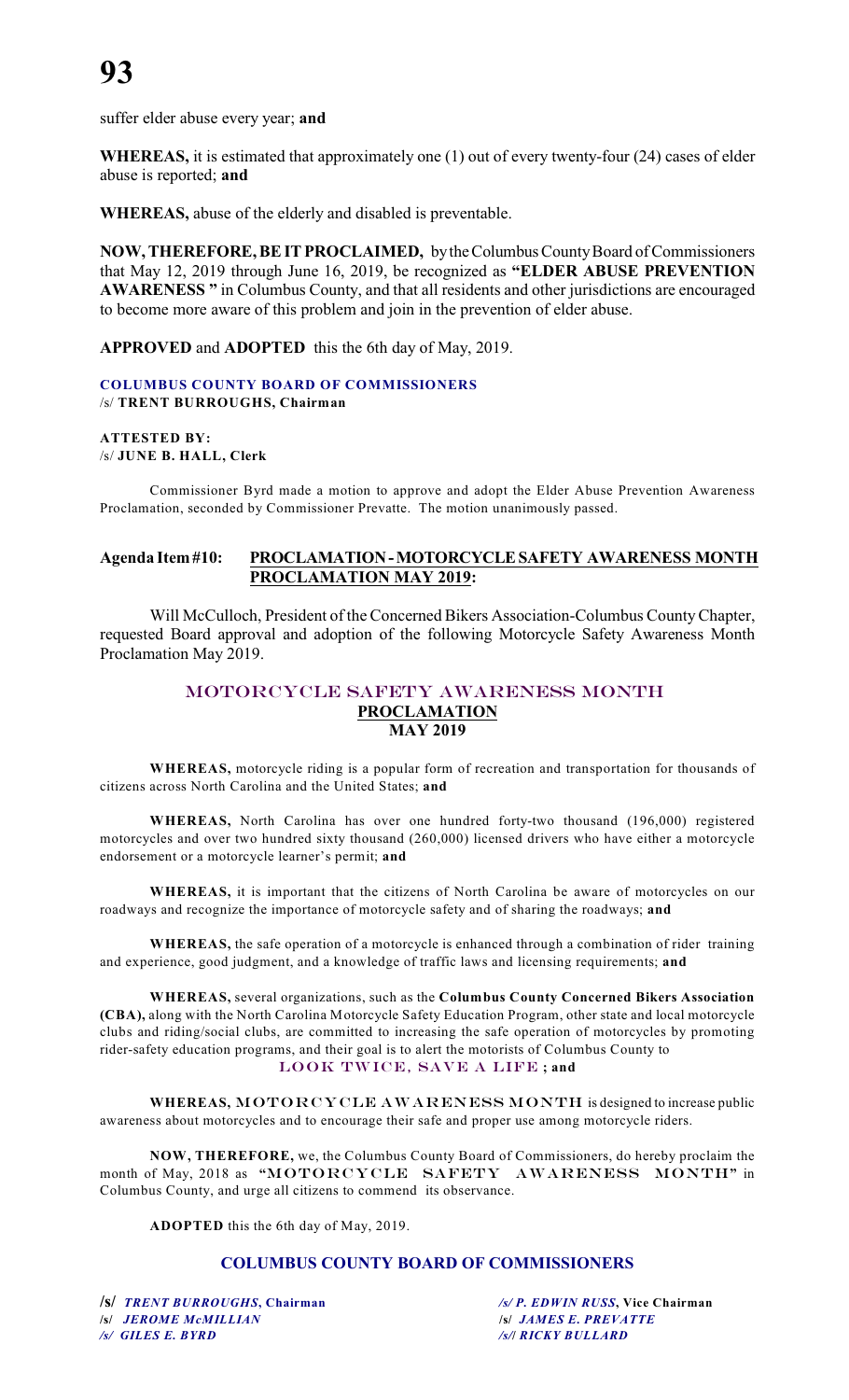#### */s/ CHARLES T. McDOWELL* **ATTESTED BY:**

**/s/** *JUNE B. HALL***, Clerk to the Board**

#### /s/ *MICHAEL H. STEPHENS***, County Manager /s/** *AMANDA B. PRINCE***, County Attorney**

Commissioner Bullard made a motion to approve and adopt the Motorcycle Safety Awareness Month Proclamation May 2019 in honor of Matthew Turbeville, seconded by Vice Chairman Russ. The motion unanimously passed.

#### **Agenda Item #11: FINANCE - AUDIT CONTRACT:**

Bobbie Faircloth, Finance Director, requested Board approval of the Audit Contact and Engagement Letter with Thompson, Price, Scott, Adams And Company, P.A., for the cost of thirtyfour thousand and 00/100 (\$34,000) dollars.

Commissioner Bullard made a motion to approve the Audit Contact and Engagement Letter with Thompson, Price, Scott, Adams And Company, P.A., for the cost of thirty-four thousand and 00/100 (\$34,000) dollars, seconded by Commissioner McDowell. The motion unanimously passed. A copy of this document will be marked as Exhibit "A", and kept on file in the Minute Book Attachments, Book Number 6, in the Clerk to the Board's Office, for review.

#### **Agenda Item #12: VETERANS - DEPARTMENTAL UPDATE:**

Kim Sellers, Columbus County Veterans Director, delivered the following Departmental Update.

We provide many services to our Columbus County veterans, among these are assisting veterans and their dependents in filing claims to the Department of Veterans Affairs for VA Health Care, Service Connected Compensation, War Time Veterans Disability Pension, Appeals, Education, Voc Rehab, Certificates of Eligibility for VA Home Loan Guaranties, Requests for Veterans DD214s and Service Treatment Records and filing for NC State Veterans Benefits. Dependents Benefits such as: DIC, Widows Pension, Dependents Education, CHAMPVA Insurance, Burial Benefits, VA Grave Markers and many more benefits. We meet and correspond with Veterans Organizations, Social Services, the Dept of Aging, Health Dept, the Transportation Dept, Social Security, Nursing Homes and CRHC to understand and maximize use of all local resources available to our veterans. We assist an average of 30 veterans and their dependents daily in person and by phone.

 Our Fall Training Conference scheduled for October 2018 was cancelled due to damage to the hotel from Hurricane Florence. Ken and I did attend our 2019 Spring Conference last month. We will attend a 2 day workshop in Winston Salem later this month. We will also attend our Fall Conference this October. VA benefits, applications and procedures are constantly changing, which makes it imperative for us to attend these meetings in order to provide optimum service to our veterans. We participate in a monthly phone conference with the VA Regional Office in Winston Salem, Congressman Rouzer's Office, NCDVA and the other County VSOs. We also complete online training annually.

VA has recently completely changed the appeals process with new forms and procedures. We will be training on this in a workshop on May 22nd and 23rd. These new procedures will hopefully expedite the processing of appeals. Currently many appeals have been pending 2 to 5 years. The goal for the new appeals processing is  $6 - 12$  months.

VA has also implemented new forms and eligibility criteria for VA Disability Pension. The new eligibility process is similar to Medicaid. VA Pension is an income based program. In the past, VA has based pension claims on the veteran or dependents current income and net worth. Now VA has implemented a 3 year look back for transfer of assets.

 We are often asked why VA does not open a clinic in Columbus County. Per the Fayetteville VA Medical Center Director, justification for a VA Clinic is based on veteran population concentration in excess of 5000 veterans that live outside of a 40 mile radius of the closest VA facility. VA has determined Columbus County does not have the veteran population even with Bladen County veterans to meet the criteria to justify a VA Clinic here.

VA has not released the 2018 Distribution of Expenditures at this time. The 2017 total VA Expenditures for Columbus County Veterans were: \$40 million dollars. That is \$25 million in compensation and pension benefits and \$15 million in health care and education benefits.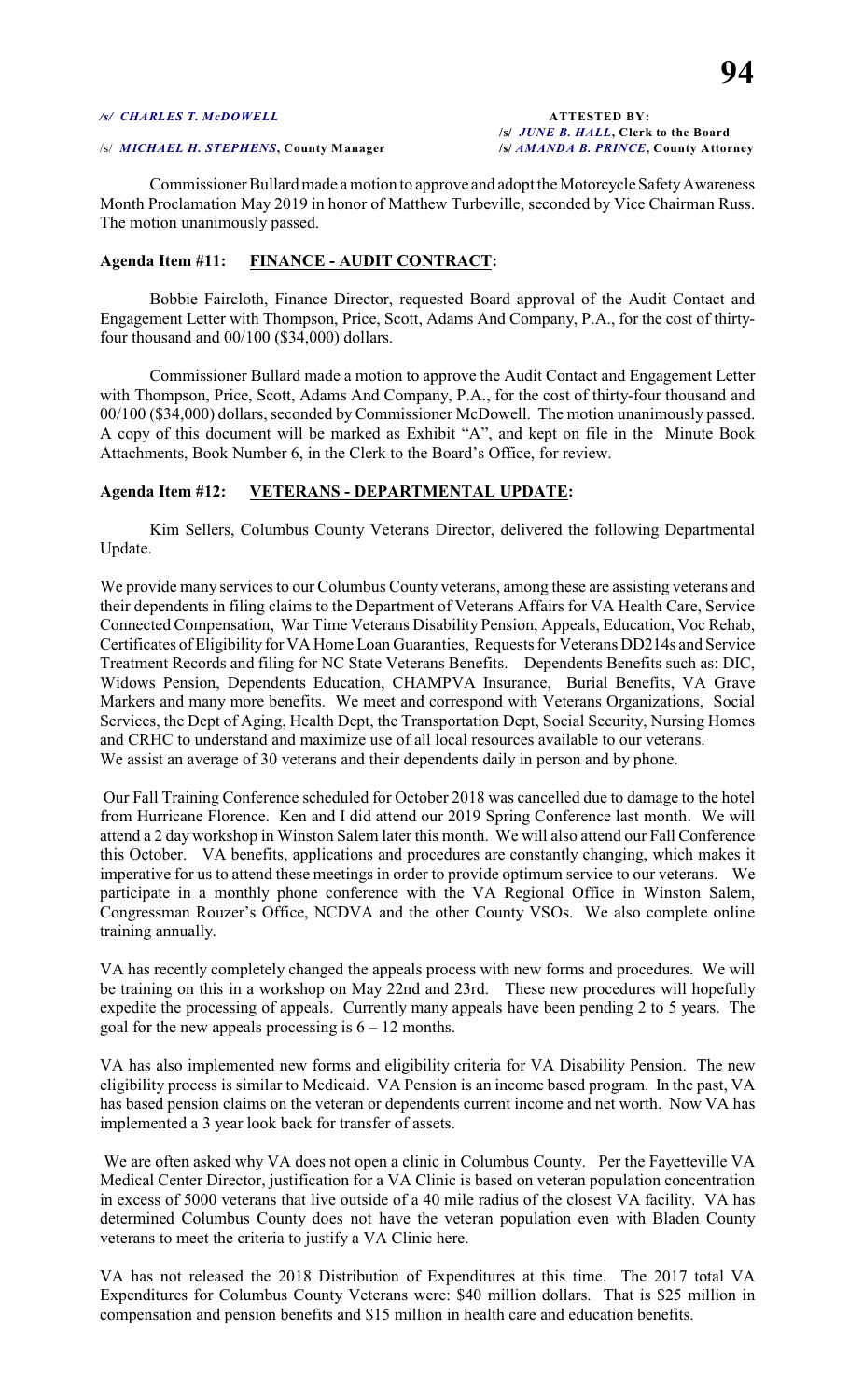Our goal is to assist everyColumbus County veteran in obtaining every VA benefit they are eligible to receive. If you know veterans that have not inquired about their potential benefits, please urge them to come speak with us. It is an honor and a pleasure to assist our veterans through the VA claims processes.

Thank you for your support.

# **Agenda Item #13: TAX - RE-APPOINTMENT OF TAX ADMINISTRATOR AND DEPUTY TAX COLLECTOR:**

Needom Hughes, IV, Tax Administrator, requested the re-appointment of the Columbus County Tax Administrator and the Columbus County Deputy Tax Collector.

Commissioner McDowell made a motion to approve the re-appointment of Needom G. Hughes, IV as the Columbus County Tax Administrator and the re-appointment of Douglas Ward as the Columbus County Deputy Tax Collector, for a four (4) year term with term expiring in June, 2023, seconded by Commissioner Byrd. The motion unanimously passed.

# **Agenda Item #14: GOVERNING BODY - RESOLUTION of SUPPORT for NATURAL GAS:**

Chairman Trent Burroughs requested Board approval and adoption of the following Resolution of Support for Extension of Natural Gas Pipeline in Columbus County.

# **RESOLUTION of SUPPORT for EXTENSION of NATURAL GAS PIPELINE in COLUMBUS COUNTY**

**WHEREAS,** there exists a natural gas pipeline in Columbus County, North Carolina; **and**

**WHEREAS,** that pipeline offers much opportunity for potential current user and for future economic development projects; **and**

**WHEREAS,** the existing pipeline is located along areas near potential customers in the Whiteville, Chadbourn and Tabor City areas; **and**

**WHEREAS,** the existence of the natural gas pipeline is relatively unknown to many of the land owners in the stated vicinities; **and**

**WHEREAS,** it would be most beneficial to Columbus County to work with their municipalities to extend coverage so as to spur economic development, current landowners and future economic development projects for the pipeline to be extended to areas where greater densities exist, or where there is the potential to garner using customers.

**NOW, THEREFORE, BE IT RESOLVED** the Columbus County Board of Commissioners does hereby requests Piedmont Natural Gas to seek ways to promote the use of the natural gas line with increased marketing, with further extensions into areas of greater density, and economic development potential.

# **APPROVED and ADOPTED** this the  $6<sup>th</sup>$  day of May, 2019.

# **COLUMBUS COUNTY BOARD OF COMMISSIONERS**

**/s/** *TRENT BURROUGHS***, Chairman** */s/ P. EDWIN RUSS***, Vice Chairman** */s/ JEROME McMILLIAN /s/ GILES E. BYRD**/s/***/** *RICKY BULLARD /s/ CHARLES T. McDOWELL* **ATTESTED BY:**

**/s/** *JUNE B. HALL***, Clerk to the Board**

/s/ *MICHAEL H. STEPHENS***, County Manager /s/** *AMANDA B. PRINCE***, County Attorney**

Commissioner Bullard made a motion to approve and adopt the Resolution of Support for Extension of Natural Gas Pipeline in Columbus County, seconded by Commissioner Byrd. The motion unanimously passed.

**Agenda Item #15: APPOINTMENTS - REGION 0 (COG) AGING ADVISORY COUNCIL:**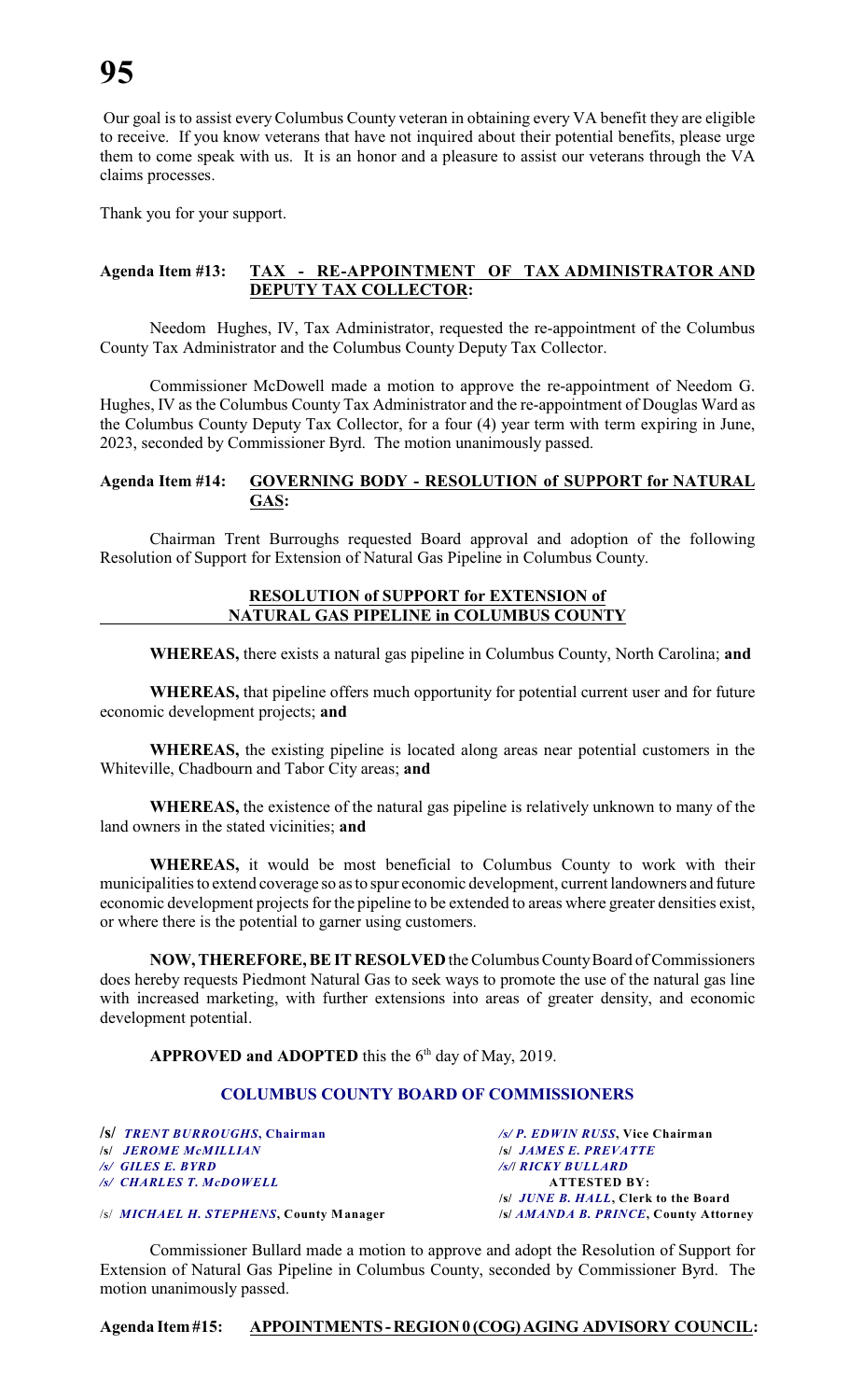Jane Jones, Cape Fear Council of Governments, requested the Board to appoint members to this Council that will attend.

After discussion was conducted, it was the general consensus of the Board to leave the members as they are at the present time, the members to be contacted by Ms. Jones and this item to be placed on the next May 20, 2019 Agenda.

# **RECESS REGULAR SESSION and enter into COMBINATION MEETING of COLUMBUS COUNTY WATER and SEWER DISTRICTS I, II, III, IV and V BOARD MEETING:**

At 7:37 P.M., Commissioner Byrd made a motion to recess Regular Session and enter into a **combination meeting** of Columbus County Water and Sewer Districts I, II, III, IV and V Board Meeting, seconded by Commissioner McDowell. The motion unanimously passed.

### **Agenda Item #16: COLUMBUS COUNTY WATER and SEWER DISTRICTS I,II, III, IV and V - APPROVAL of BOARD MEETING MINUTES:**

April 15, 2019 **Combination Meeting** of Columbus County Water and Sewer Districts I, II, III, IV and V Board Meeting **(5 sets)**

This information will be recorded in Minute Book Number 2 for each Water District respectively.

# **Agenda Item #17: COLUMBUS COUNTY WATER and SEWER DISTRICT II - AWARD of LOW BID and CONTRACT for HELENA CHEMICAL PROJECT:**

Harold Nobles, Public Utilities Director, requested Board approval of the low bid from Frank Horne Construction, and approval for Amanda Prince, Attorney, and Michael Stephens, Manager, to review and execute the contract.

This information will be recorded in Minute Book Number 2 for Columbus County Water and Sewer District II.

### **ADJOURN COMBINATION MEETING of COLUMBUS COUNTY WATER and SEWER DISTRICTS I, II, III, IV and V BOARD MEETING and resume REGULAR SESSION:**

At 7:38 P.M., Vice Chairman Russ made a motion to adjourn the Columbus County Water and Sewer Districts I, II, III, IV and V **combination meeting** and resume Regular Session, seconded by Commissioner Bullard. The motion unanimously passed.

# **Agenda Item #18: CONSENT AGENDA ITEM:**

Commissioner McDowell made a motion to approve the following Budget Amendments, seconded by Commissioner Prevatte. The motion unanimously passed.

#### **BUDGET AMENDMENTS:**

| <b>TYPE</b>         | <b>ACCOUNT</b> | <b>DETAILS</b>                                | <b>AMOUNT</b> |
|---------------------|----------------|-----------------------------------------------|---------------|
| <b>Expenditures</b> | 10-4180-549825 | Register of Deeds/Emergency Management<br>Fee | 7,500         |
|                     | 10-4180-549918 | Childrens Trust Fund                          | 2,500         |
|                     | 10-4180-549919 | Conveyance Tax - NCDORF Rev                   | 37,000        |
|                     | 10-4155-549000 | Miscellaneous Expenses                        | 650           |
|                     | 10-4323-512100 | Salaries/Wages Regular                        | 13,776        |
|                     | 10-4323-512230 | Overtime Hurricane Florence                   | 15,163        |
|                     | 10-4323-518100 | <b>FICA</b>                                   | 2,214         |
|                     | 10-4323-518200 | Retirement                                    | 308           |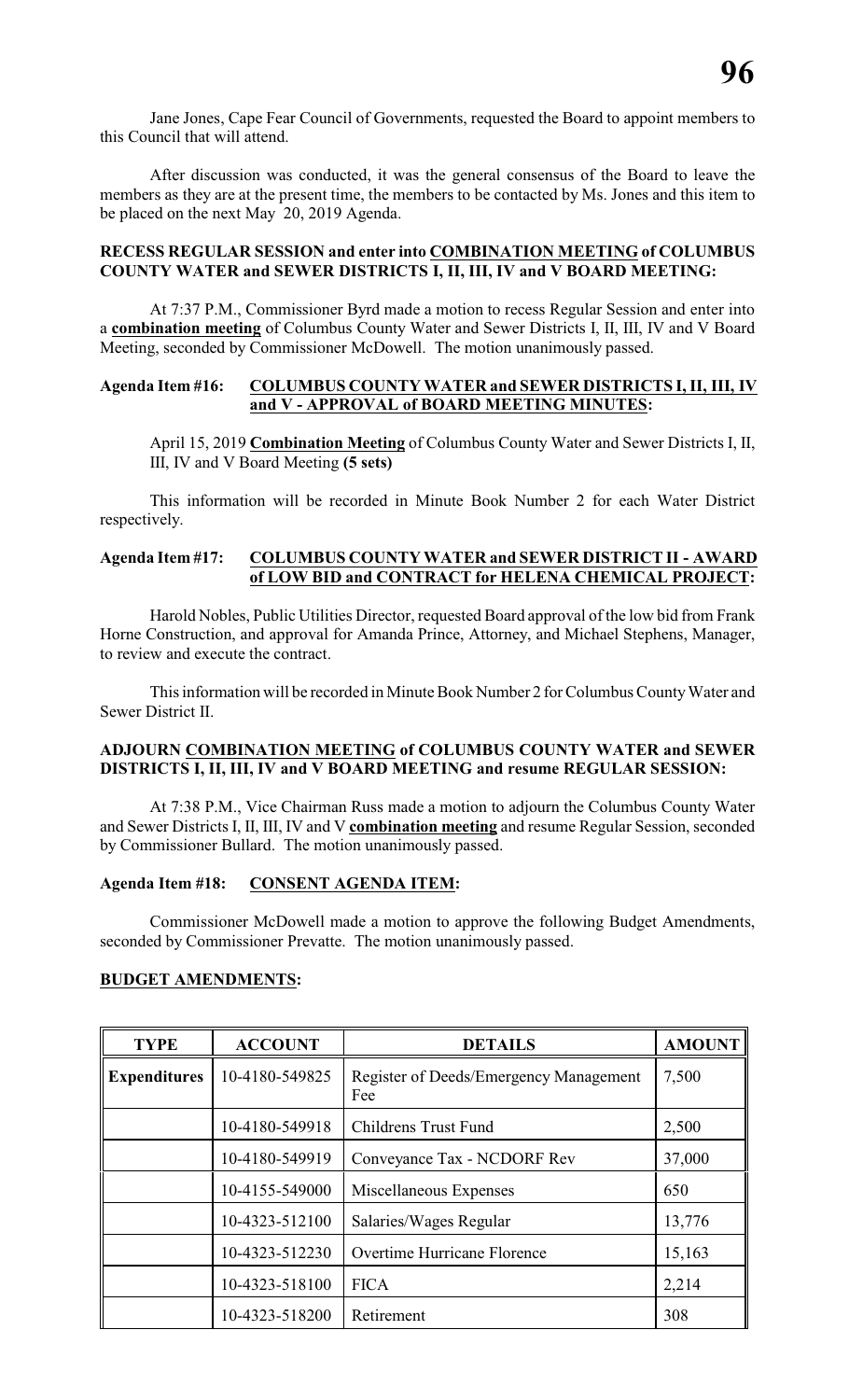| <b>TYPE</b>         | <b>ACCOUNT</b> | <b>DETAILS</b>                                    | <b>AMOUNT</b> |
|---------------------|----------------|---------------------------------------------------|---------------|
|                     | 10-4323-519980 | Mutual Aid Cost                                   | 42,923        |
|                     | 10-4323-525000 | <b>Vehicles Supplies and Materials</b>            | 859           |
|                     | 10-4323-525105 | Gas and Propane                                   | 8,485         |
|                     | 10-4323-526000 | Office Supplies                                   | 1,752         |
|                     | 10-4323-526001 | <b>Departmental Supplies</b>                      | 1,170         |
|                     | 10-4323-531000 | Travel and Transportation                         | 12,167        |
|                     | 10-4323-535110 | M&R Bldg/Grounds                                  | 10,000        |
|                     | 10-4323-535200 | Maintenance and Repair Equipment                  | 10,000        |
|                     | 10-4323-541920 | Debris                                            | 306,085       |
|                     | 10-4323-550000 | Capital Outlay                                    | 1,626         |
| <b>Revenues</b>     | 10-3100-419000 | <b>Tax Discount</b>                               | (3,181)       |
|                     | 10-3150-489042 | Miscellaneous Revenue Legal Department            | 4,763         |
|                     | 10-3200-432307 | Second 1/2 Cent Sales Tax City ART 42             | (473, 221)    |
|                     | 10-3200-432308 | 1/2 Cent Sales Tax Co Sch ART 42                  | 473,221       |
|                     | 10-3416-489040 | Miscellaneous                                     | 650           |
|                     | 10-3417-441005 | <b>Elections Fees</b>                             | 218           |
|                     | 10-3418-440060 | Register of Deeds/Emergency Management<br>Revenue | 7,500         |
|                     | 10-3418-441000 | <b>Excise Tax</b>                                 | 75,000        |
|                     | 10-3418-441001 | Marriage License                                  | 6,000         |
|                     | 10-3418-498000 | <b>Miscellaneous Revenues</b>                     | 900           |
|                     | 10-3418-440100 | <b>Register of Deeds Fees</b>                     | 35,000        |
|                     | 10-3423-489059 | Insurance Revenue - Hurricane Florence            | 100,000       |
|                     | 10-3431-489000 | Miscellaneous Revenues Sheriff                    | 50,000        |
|                     | 10-3423-423000 | federal Share                                     | 147,996       |
|                     | 10-3423-433000 | <b>State Shared Revenues</b>                      | 49,332        |
| <b>Expenditures</b> | 10-5112-526001 | <b>Departmental Supplies</b>                      | 1,857         |
|                     | 10-5115-531100 | Travel                                            | 1,125         |
|                     | 10-5121-525105 | Gas                                               | 61            |
|                     | 10-5121-532101 | Postage                                           | 2,439         |
|                     | 10-5150-526001 | <b>Departmental Supplies</b>                      | 778           |
|                     | 10-5151-526001 | <b>Departmental Supplies</b>                      | 1,230         |
|                     | 10-5161-523900 | Family Planning                                   | 10            |
|                     | 10-5162-532101 | Postage                                           | 1,500         |
|                     | 10-5171-519001 | <b>Contracted Services</b>                        | 20,000        |
|                     | 10-5301-519001 | <b>Contracted Services</b>                        | 45,000        |
|                     | 10-5301-550000 | Capital Outlay                                    | 90,000        |
|                     | 10-5301-549900 | Miscellaneous Expense                             | 50            |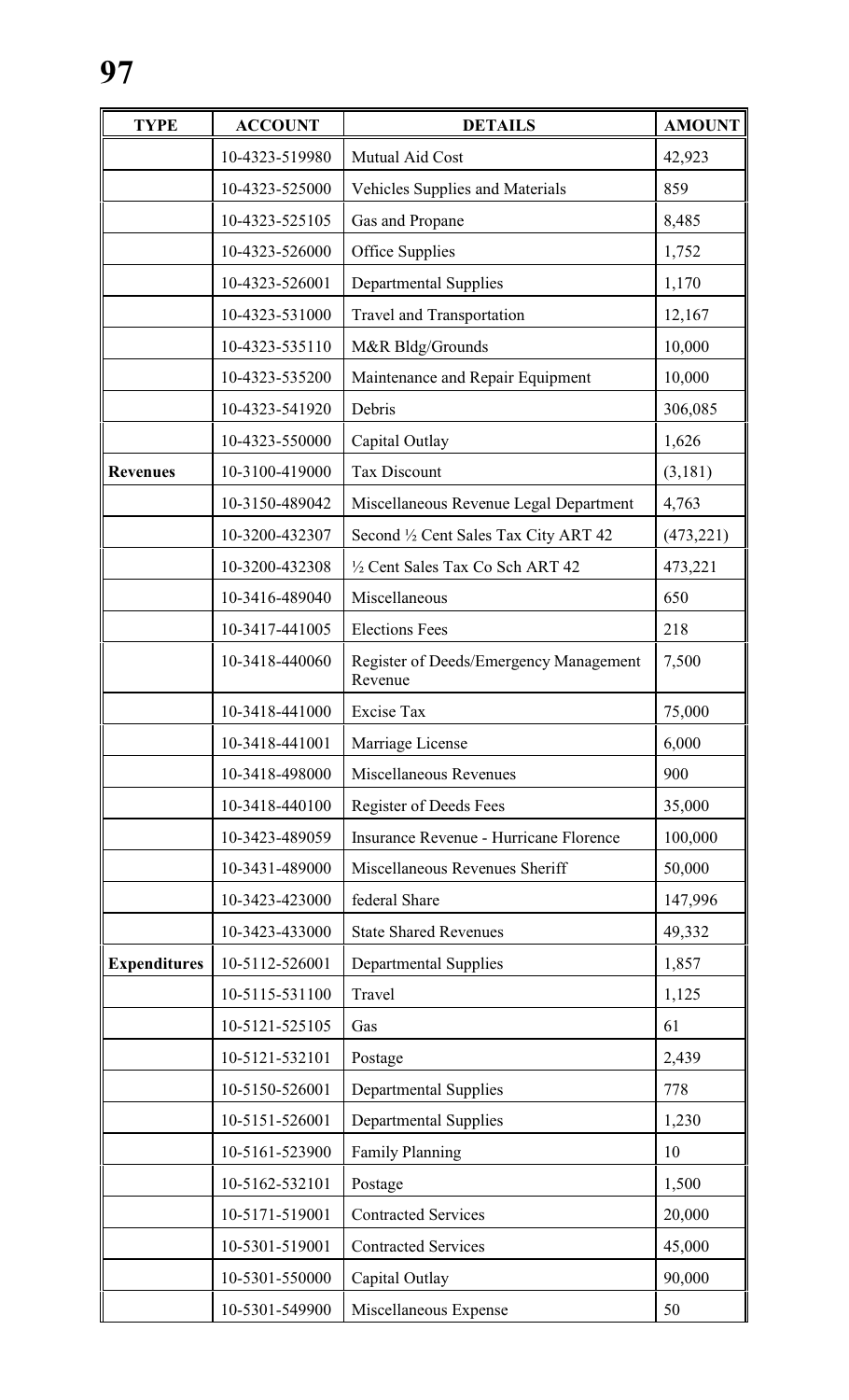| <b>TYPE</b>         | <b>ACCOUNT</b> | <b>DETAILS</b>                                   | <b>AMOUNT</b> |
|---------------------|----------------|--------------------------------------------------|---------------|
|                     | 10-5301-531301 | <b>Medical Transportation</b>                    | 150,000       |
|                     | 10-4110-550010 | Non-Capital Outlay                               | 3,550         |
|                     | 10-4110-549100 | Dues and Subscriptions                           | 78            |
| <b>Revenues</b>     | 10-3432-489000 | Miscellaneous Revenue Jail                       | 6,500         |
|                     | 10-3433-430012 | <b>Emerg Mgmt Planning Grant</b>                 | 3,525         |
|                     | 10-3433-440160 | <b>Address Revenues</b>                          | 1,000         |
|                     | 10-3434-489000 | Miscellaneous Revenues                           | 200           |
|                     | 10-3495-489000 | Miscellaneous                                    | 6,000         |
|                     | 10-3510-430041 | Other Services Medicaid                          | 1,000         |
|                     | 10-3510-430057 | Communicable Disease State                       | 2,500         |
|                     | 10-3510-430197 | <b>Immunization Action Local Fees</b>            | 1,500         |
|                     | 10-3510-440098 | <b>Dental Donations/Ins Payments</b>             | 20,000        |
|                     | 10-3518-489080 | Well Te4sting Local                              | 4,000         |
|                     | 10-3530-430067 | 93.568 Energy Admin State                        | 13,352        |
|                     | 10-3530-430082 | Medicaid Transportation St                       | 150,000       |
|                     | 10-3530-489000 | Social Miscellaneous                             | 550           |
|                     | 10-3580-484000 | Charitable funds Whiteville                      | 21,000        |
|                     | 10-3530-484004 | Charitable Minor Home Repair                     | 265           |
|                     | 10-3580-484006 | charitable Home Delivered Meals                  | 8,078         |
|                     | 10-3580-484013 | Charitable Donations - Bug Hill Senior<br>Center | 8             |
|                     | 10-3580-489000 | Misc Revenue                                     | 1,1,20        |
|                     | 10-3582-430017 | State Aid Veteran Serv Officer                   | 217           |
|                     | 10-3839-449100 | <b>Investment Earnings</b>                       | 175,560       |
|                     | 10-3839-489043 | Misc Revenues - Contracted Services              | (100,000)     |
|                     | 10-3839-485001 | <b>Indirect Cost Contr HUD</b>                   | 1,303         |
| <b>Expenditures</b> | 14-4311-512200 | Salaries and Wages Overtime                      | 20,000        |
| <b>Revenues</b>     | 14-3431-432002 | <b>Controlled Substance Tax</b>                  | 10,000        |
|                     | 14-3431-499101 | Fund Balance Appropriation                       | 10,000        |
| <b>Expenditures</b> | 10-4122-526000 | Office Supplies                                  | 100           |
|                     | 10-4122-526001 | <b>Departmental Supplies</b>                     | 100           |
|                     | 10-4130-531100 | Travel                                           | 1,000         |
|                     | 10-4130-535200 | Maint and Repair Equipment                       | 1,000         |
|                     | 10-4140-519000 | Professional Services                            | 300,000       |
|                     | 10-4140-519001 | <b>Contracted Services</b>                       | 2,662         |
|                     | 10-4140-525105 | Gas                                              | 500           |
|                     | 10-4140-532100 | Telephone                                        | 1,400         |
|                     | 10-4140-535200 | Maint and Repair Equipment                       | 545           |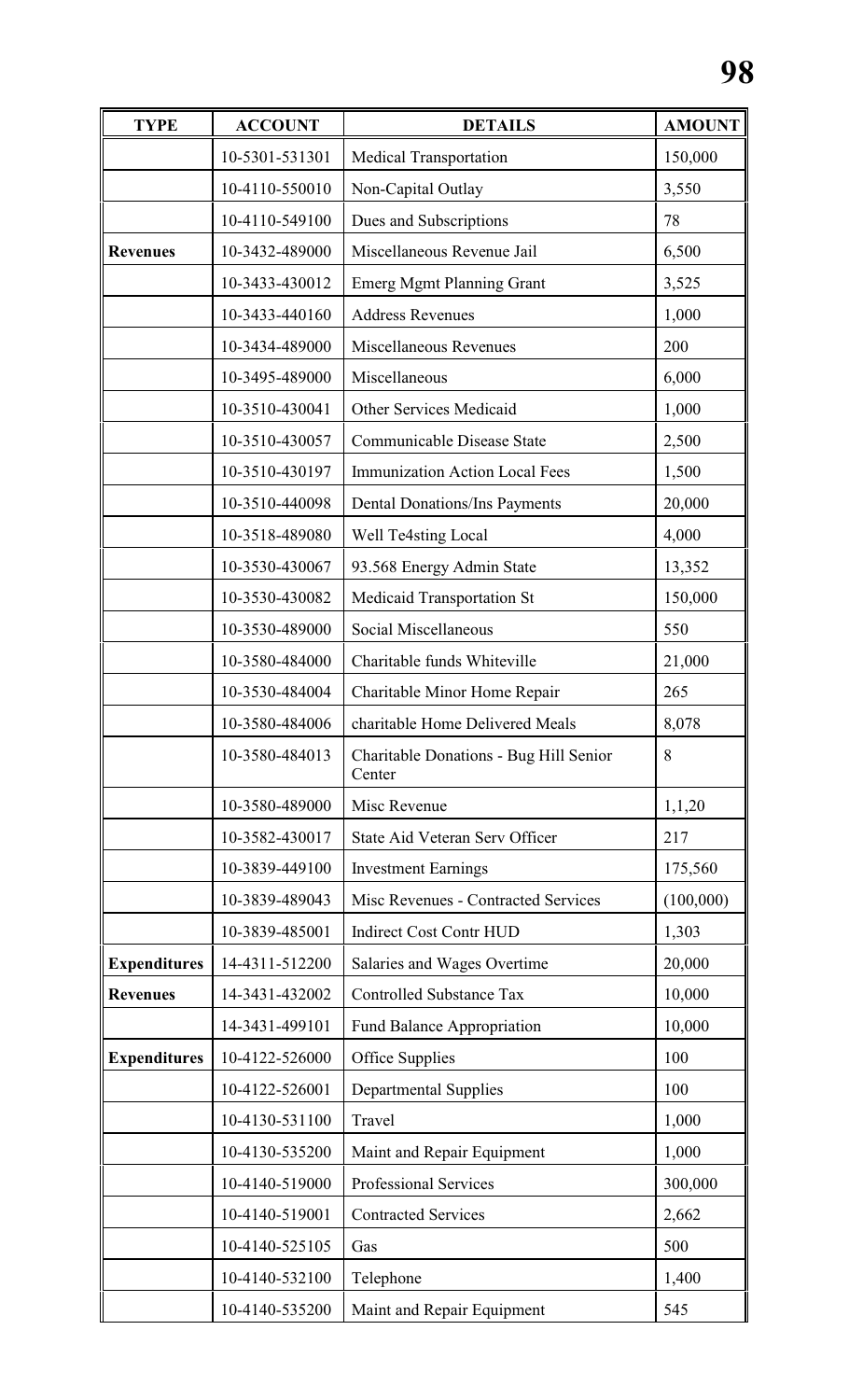| <b>TYPE</b>         | <b>ACCOUNT</b> | <b>DETAILS</b>                                          | <b>AMOUNT</b> |
|---------------------|----------------|---------------------------------------------------------|---------------|
|                     | 10-4150-531100 | Travel                                                  | 1,000         |
|                     | 10-4160-532100 | Telephone                                               | 3,767         |
|                     | 10-4160-518300 | <b>Insurance Contribution</b>                           | (3,500)       |
|                     | 10-4170-512600 | Salaries/Wages Part Time                                | 15,000        |
|                     | 10-4170-518300 | <b>Insurance Contribution</b>                           | (6,000)       |
|                     | 10-4190-531100 | Travel                                                  | 1,000         |
|                     | 10-4190-555000 | Other Equipment                                         | 500           |
|                     | 10-4220-519102 | Professional Services - CPA                             | 8,350         |
|                     | 10-4220-519105 | Professional Services - Other                           | 20,130        |
|                     | 10-4110-512100 | Salaries and Wages Regular                              | 1,796         |
|                     | 10-4110-512700 | Salaries/Wages Longevity                                | 80            |
|                     | 10-4110-518100 | <b>FICA</b>                                             | 97            |
|                     | 10-4110-518910 | Christmas Bonus                                         | 80            |
|                     | 10-4110-518200 | <b>Retirement Contribution</b>                          | 149           |
|                     | 10-9600-560098 | <b>ABC Bottle Tax Distribution for Mental</b><br>Health | 15,000        |
|                     | 10-9600-560025 | Cape Fear 0 Res Con Dev                                 | 9,000         |
|                     | 10-5900-549995 | <b>ABC Profit Distribution</b>                          | 40,000        |
|                     | 10-5870-519001 | <b>Contracted Services</b>                              | 45,901        |
|                     | 10-5302-519922 | <b>Adult Daycare</b>                                    | 10,000        |
|                     | 10-5302-519945 | <b>LEIAP</b> Expenditures                               | 65,000        |
|                     | 10-5301-518910 | Christmas Bonus                                         | 1,030         |
|                     | 10-5301-512600 | Salaries/Wages Part Time                                | 1,000         |
|                     | 10-4380-512100 | Salaries and Wages Regular                              | 9,574         |
|                     | 10-4380-512200 | Overtime Pay for Tropical Storm Michael                 | 774           |
|                     | 10-4380-518910 | Christmas Bonus                                         | 80            |
|                     | 10-4380-550000 | Capital Outlay                                          | 5,100         |
|                     | 10-4380-518300 | Insurance contribution                                  | 5,867         |
|                     | 10-4201-512107 | Salaries/Wages - COLA                                   | 56,918        |
| <b>Revenues</b>     | 10-3100-411100 | <b>Current Year Taxes</b>                               | 500,000       |
|                     | 10-3839-449100 | <b>Investment Earnings</b>                              | 100,000       |
|                     | 10-3839-440020 | <b>ABC Profit Distribution</b>                          | 15,000        |
| <b>Expenditures</b> | 15-4410-512901 | Administration                                          | 5,000         |
|                     | 15-4410-530001 | Operations                                              | 289,750       |
|                     | 15-4410-531100 | Travel                                                  | 5,250         |
| <b>Revenues</b>     | 15-3441-333050 | <b>Brownfield Assessment Grant</b>                      | 300,000       |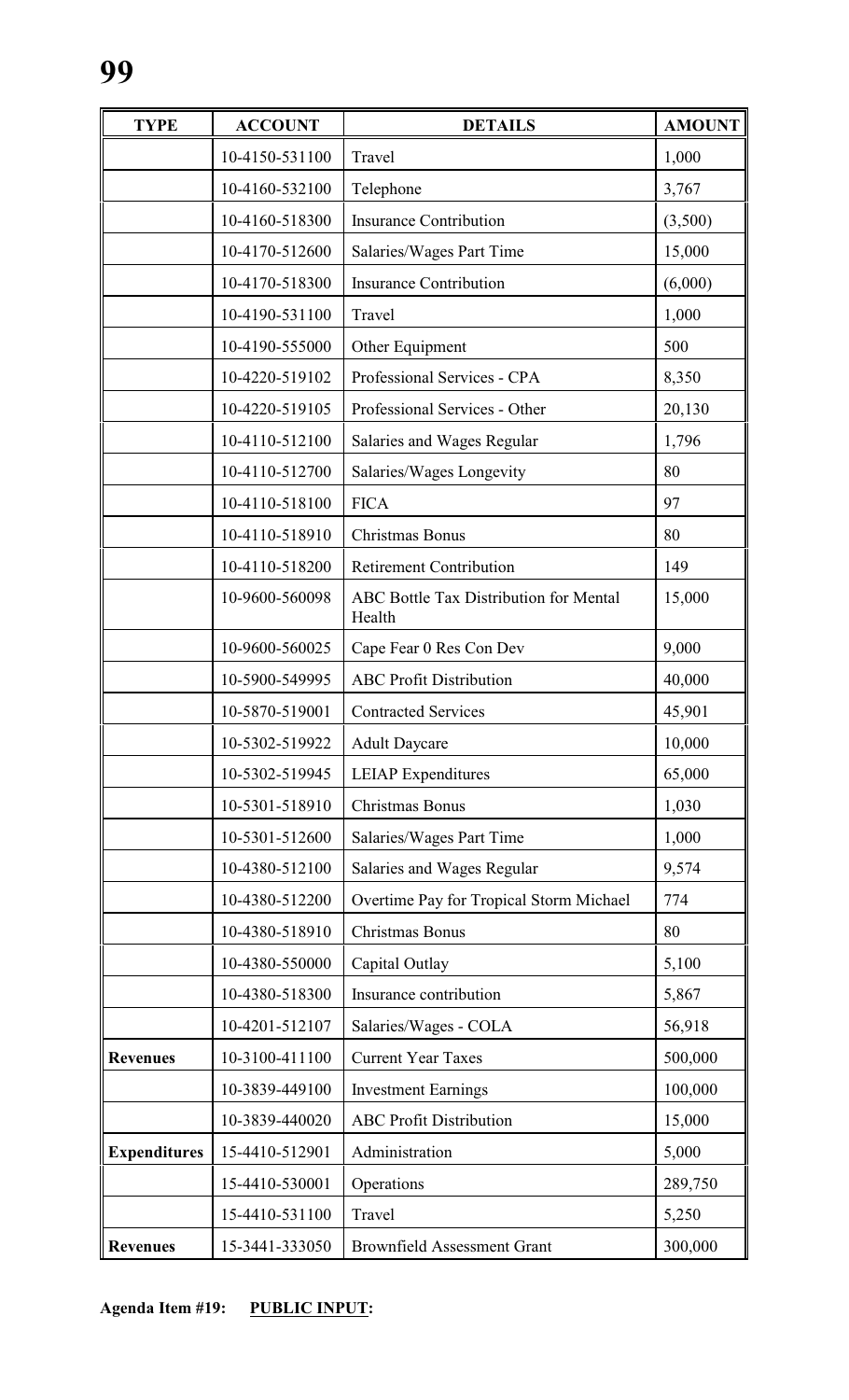Chairman Burroughs opened the floor for Public Input. The following spoke.

**Angela Norris:** I would like to invite each and everyone to a Flag Raising Ceremony on Friday, May 24, 2019, at 4:00 P.M. at the Veterans Memorial Park, and would like to see everyone present.

# **Agenda Item #20: COMMENTS:**

Chairman Burroughs opened the floor for comments. The following spoke.

#### B. **Board of Commissioners:**

1. **Vice Chairman Russ:** stated the following: -In reference to ADR, they are having problems with membership with EMS and rescue squad, and they have volunteers from Brunswick County who are willing to participate;

-Dr. Dale has to approve these people and they are having trouble to get approval; -Steve Camlin wants a copy of the contract; **and**

-We had a good time in Chadbourn at the strawberry festivities.

- 2. **Commissioner McMillian:** stated the following: -We are having trouble with bushhogging on public roads; **and** -We need help with the debris being thrown on the roads.
- 3. **Commissioner Prevatte:** stated the following: -We need to put the appointment to Southeastern Community Services back on the next Agenda; **and** -We need clarification on the right-of-way with NC DOT at the Library.
- 4. **Commissioner Bullard:** I would like to wish all mothers a Happy Mothers Day.

#### 5. **Commissioner McDowell:** stated the following:

-Have we contacted the State Department of Corrections relative to the trash pickup?; -Harold, did we get a positive response from NC DOT about scooping the ditches out in Crusoe? Harold replied stating he had not heard from them.

# 6. **Chairman Burroughs:** stated the following:

-I received a letter from the Veterans Memorial Park with thanks for what we have done;

-The County Assembly Day is on May 08, 2019 at the NC Museum of History, and encourage everyone to attend;

-I received a letter from Southeastern Community College Board of Trustees relative to our appointment;

-Columbus Regional Healthcare System would like to present their audit on June 03, 2019, at 5:00 P.M., and we need Board consensus, which was confirmed; **and** -Happy Mothers Day.

# C. **County Manager (Michael H. Stephens):** stated the following:

1. I have distributed copies of the Fact Sheet for Hurricane Florence - Disaster Relief Employment Grant;

- 2. The Federal Government will pay these individuals;
- 3. We are working on the Budget and it is very tight at this time;
- 4. We need a decision on the old Historic Courthouse.

# **MOTION:**

Commissioner Prevatte made a motion to move ahead with the renovation of the Historic Courthouse, move the DA's office, save money by moving Probation and Parole from the rented location to the DA's Office, move HUD where judges are now, the Board of Elections and the Judges' Offices, seconded by Commissioner McDowell.

A roll-call vote was taken with the following results: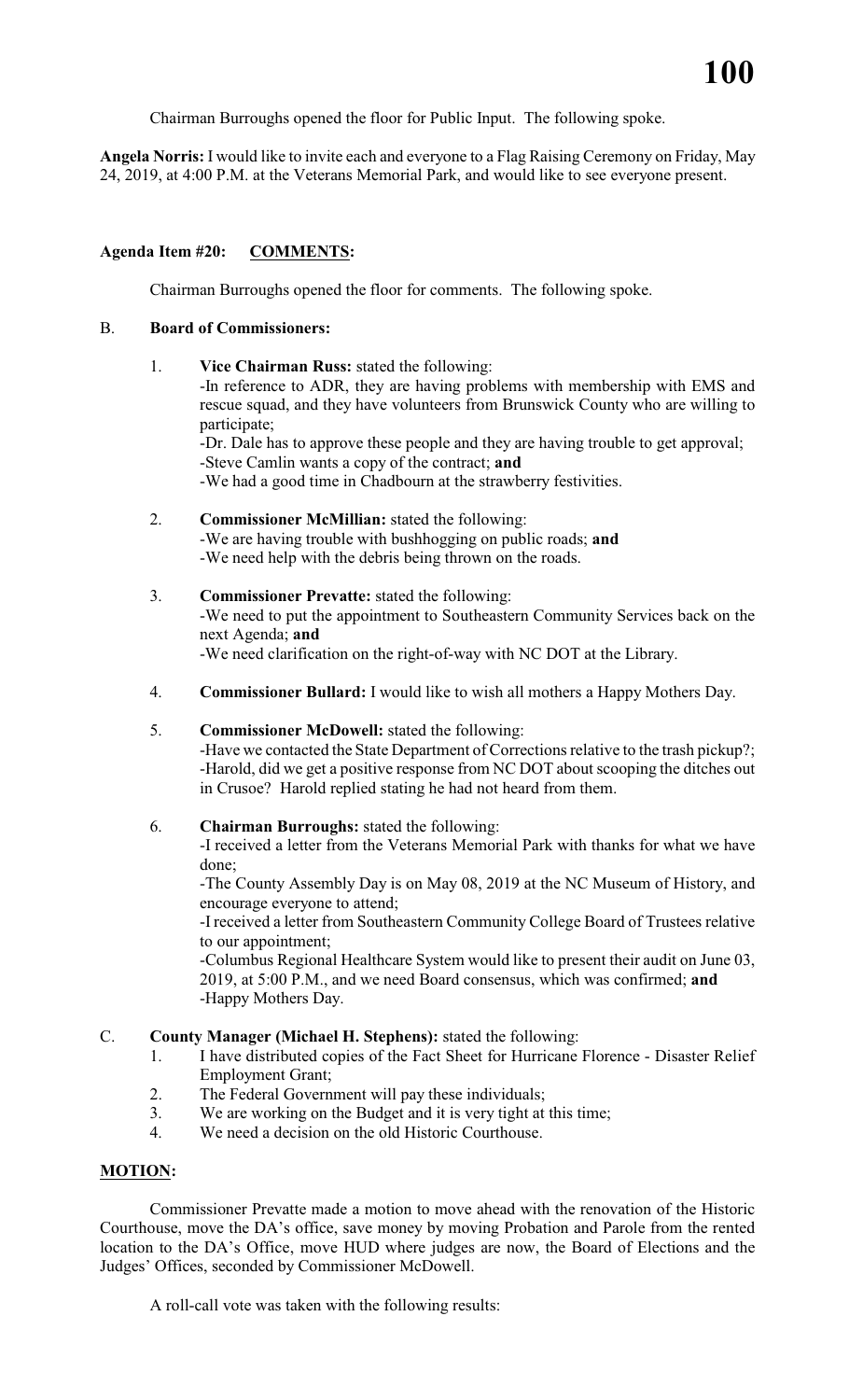# **101**

# **AYES:** Chairman Burroughs, Vice Chairman Russ, Commissioner Prevatte, McMillian and McDowell; **and**

**NAYS:** Commissioners Bullard and Byrd.

The motion passes on a five  $(5)$  to two  $(2)$  vote.

# **Agenda Item #21: ADJOURNMENT:**

At 8:10 P.M., Commissioner McMillian made a motion to adjourn, seconded by Commissioner McDowell. The motion unanimously passed.

**APPROVED:**

**\_\_\_\_\_\_\_\_\_\_\_\_\_\_\_\_\_\_\_\_\_\_\_\_\_\_\_\_ \_\_\_\_\_\_\_\_\_\_\_\_\_\_\_\_\_\_\_\_\_\_\_\_\_\_\_\_\_\_**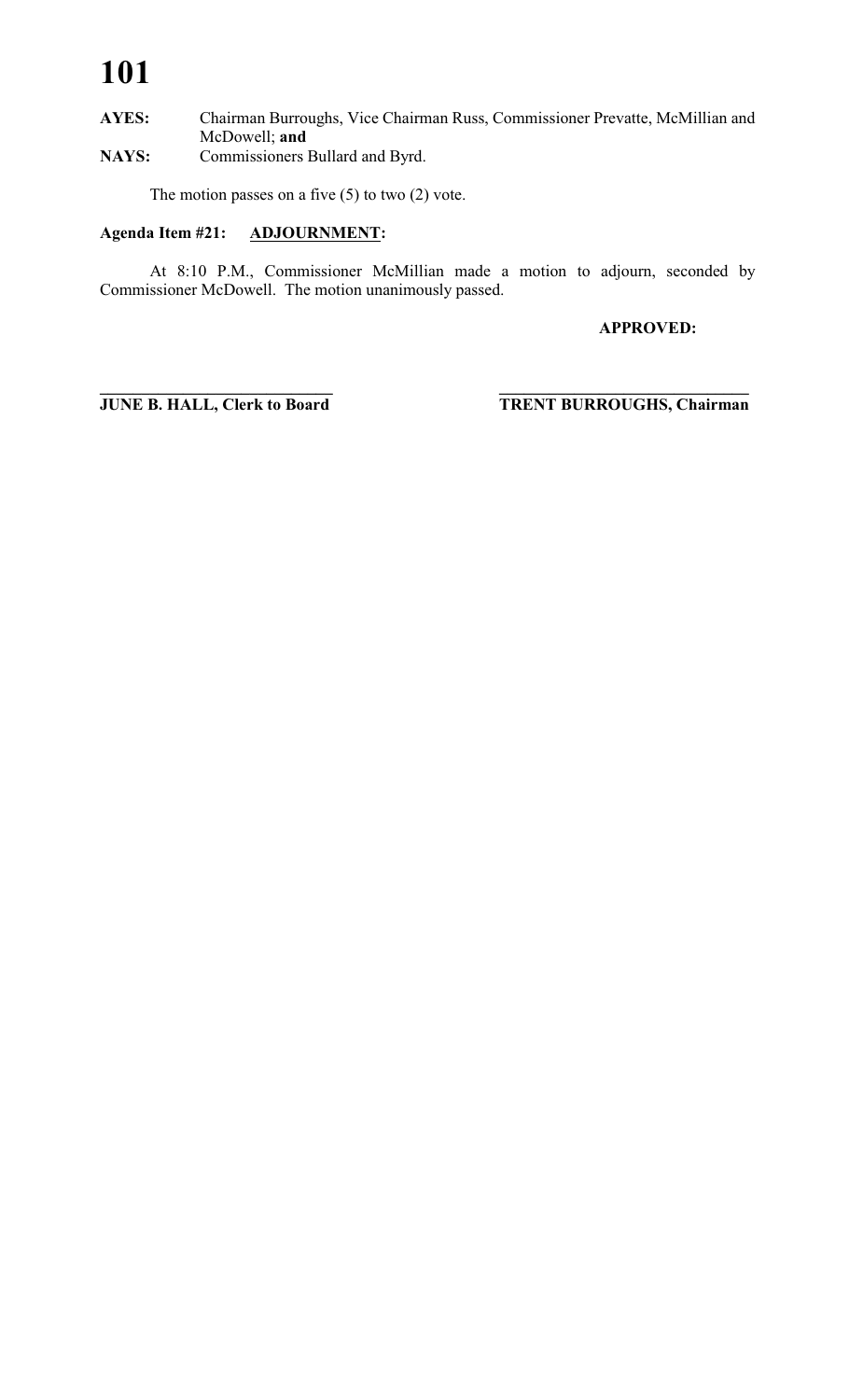The Honorable Columbus County Commissioners met on the above stated date and at the above stated time in the Dempsey B. Herring Courthouse Annex Building, located at 112 West Smith Street, Whiteville, North Carolina, to act as the Columbus County Water and Sewer District I Board.

#### **COMMISSIONERS PRESENT: APPOINTEES PRESENT:**

Giles E. Byrd Ricky Bullard Charles T. McDowell

**Trent Burroughs, Chairman** Mike Stephens, **County Manager** P. Edwin Russ, Vice-Chairman Amanda B. Prince, County Attorney Jerome McMillian June B. Hall, **Clerk to the Board** James E. Prevatte Bobbie Faircloth, **Finance Officer**

# **MEETING CALLED TO ORDER:**

At 7:37 P.M., Chairman Trent Burroughs called the **combination meeting** of Columbus County Water and Sewer Districts I, II, III, IV and V Board Meeting to order.

# **Agenda Item #16: COLUMBUS COUNTY WATER and SEWER DISTRICTS I, II, III, IV and V - APPROVAL of BOARD MEETING MINUTES:**

April 15, 2019 **Combination Meeting** of Columbus County Water and Sewer Districts I, II, III, IV and V Board Meeting **(5 sets)**

Commissioner Bullard made a motion to approve the April 15, 2019 Columbus County Water and Sewer District I Board Meeting Minutes, as recorded, seconded by Vice Chairman Russ. The motion unanimously passed.

# **ADJOURNMENT:**

At 7:38 P.M., Vice Chairman Russ made a motion to adjourn, seconded by Commissioner Bullard. The motion unanimously passed.

\_\_\_\_\_\_\_\_\_\_\_\_\_\_\_\_\_\_\_\_\_\_\_\_\_\_\_\_\_ \_\_\_\_\_\_\_\_\_\_\_\_\_\_\_\_\_\_\_\_\_\_\_\_\_\_\_\_\_\_\_\_\_\_\_

**APPROVED:**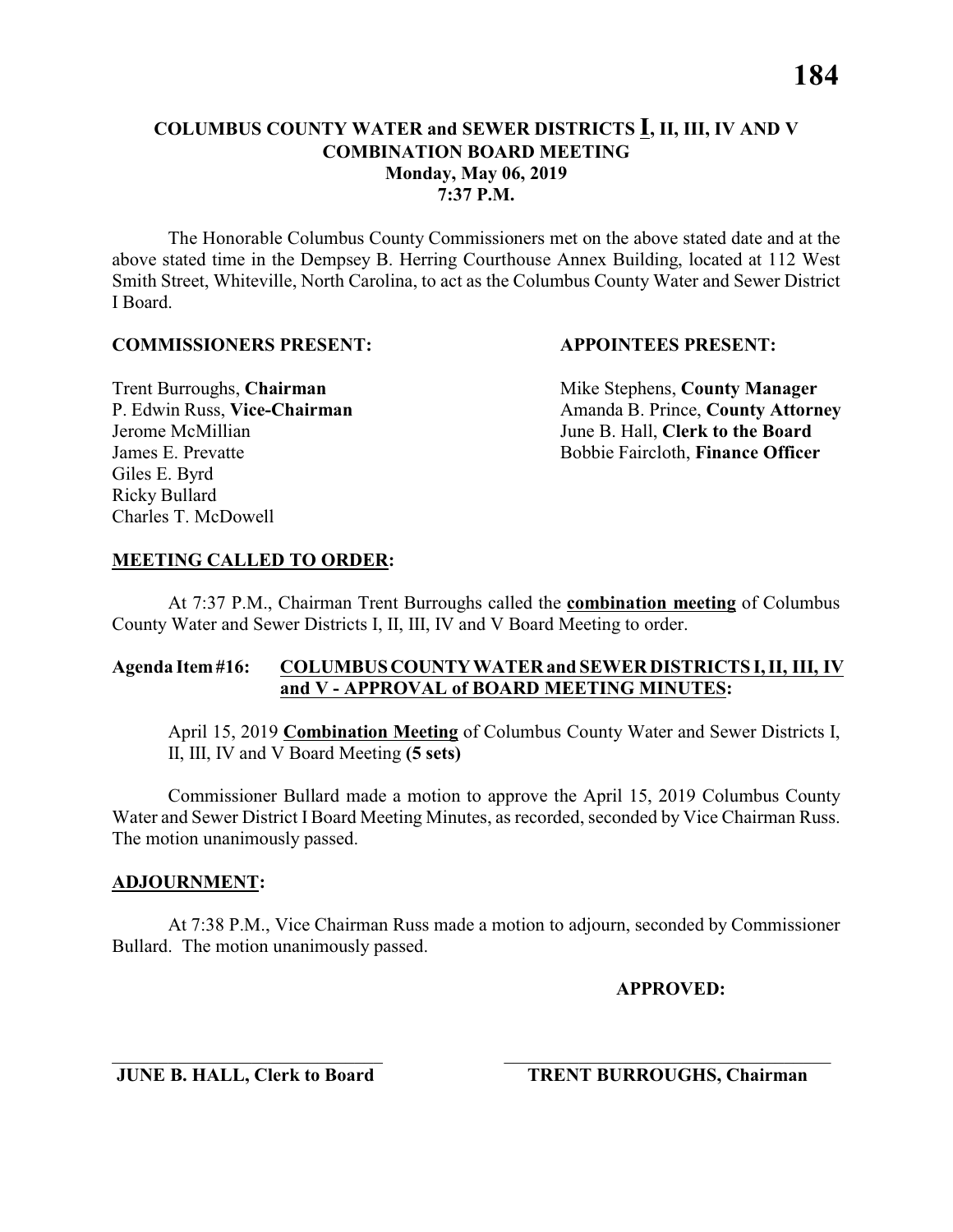The Honorable Columbus County Commissioners met on the above stated date and at the above stated time in the Dempsey B. Herring Courthouse Annex Building, located at 112 West Smith Street, Whiteville, North Carolina, to act as the Columbus County Water and Sewer District II Board.

#### **COMMISSIONERS PRESENT: APPOINTEES PRESENT:**

Giles E. Byrd Ricky Bullard Charles T. McDowell

**Trent Burroughs, Chairman** Mike Stephens, **County Manager** P. Edwin Russ, Vice-Chairman Amanda B. Prince, County Attorney Jerome McMillian June B. Hall, **Clerk to the Board** James E. Prevatte Bobbie Faircloth, **Finance Officer**

### **MEETING CALLED TO ORDER:**

At 7:37 P.M., Chairman Trent Burroughs called the **combination meeting** of Columbus County Water and Sewer Districts I, II, III, IV and V Board Meeting to order.

# **Agenda Item #16: COLUMBUS COUNTY WATER and SEWER DISTRICTS I, II, III, IV and V - APPROVAL of BOARD MEETING MINUTES:**

April 15, 2019 **Combination Meeting** of Columbus County Water and Sewer Districts I, II, III, IV and V Board Meeting **(5 sets)**

Commissioner Bullard made a motion to approve the April 15, 2019 Columbus County Water and Sewer District II Board Meeting Minutes, as recorded, seconded by Vice Chairman Russ. The motion unanimously passed.

#### **Agenda Item #17: COLUMBUS COUNTY WATER and SEWER DISTRICT II - AWARD of LOW BID and CONTRACT for HELENA CHEMICAL PROJECT:**

Harold Nobles, Public Utilities Director, requesting Board approval of the low bid from Frank Horne Construction from the following Bid Tabulation, for the Water System Extensions - Midway and Georgia-Pacific Roads, and approval for Amanda Prince, Attorney, and Michael Stephens, Manager, to review and execute the contract.

| <b>PROJECT OWNER:</b>       | Columbus County                                      |  |
|-----------------------------|------------------------------------------------------|--|
| <b>PROJECT DESCRIPTION:</b> | Water system Extensions - Midway and Georgia-Pacific |  |
|                             | Roads                                                |  |
| <b>BID OPENING DATE:</b>    | May 2, 2019 @ 11:00 A.M.                             |  |
| <b>ENGINEER:</b>            | Green Engineering, P.L.L.C.                          |  |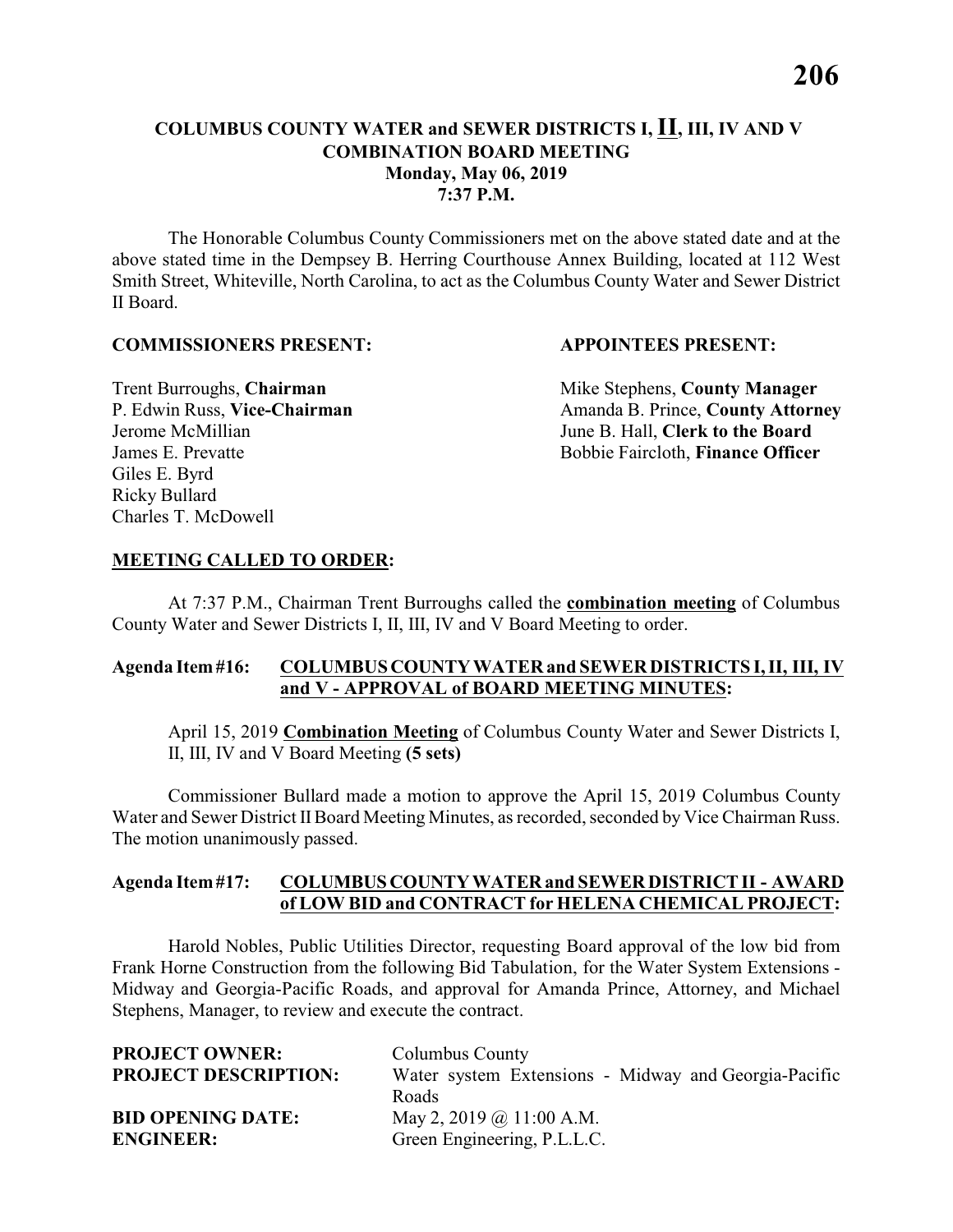| <b>CONTRACTOR</b>               | <b>BID AMOUNT</b> |
|---------------------------------|-------------------|
| <b>Frank Horne Construction</b> | 660,982.50        |
| Temple Grading and Construction | 696,975.00        |
| Ralph Hodge Construction        | 737,386.60        |
| T.A. Loving Company             | 745,500.00        |

Other Bidders:

Columbus Utilities, Inc.: \$751,995.00

I, LEO GREEN, JR., P.E., HEREBY CERTIFY THAT THIS BID TABULATION IS A TRUE AND CORRECT REPRESENTATION OF THE BIDS RECEIVED FOR THIS PROJECT ACCORDING TO THE BEST OF MY KNOWLEDGE AND BELIEF.

/s/ **E. LEO GREEN, JR., P.E. (SEAL) NC Firm License No. P-0115**

Vice Chairman Russ made a motion to approve the low bid from Frank Horne Construction at the cost of six hundred sixty thousand, nine hundred eighty-two and 50/100 (\$660,982.50) dollars, for the Water System Extensions - Midway and Georgia-Pacific Roads, seconded by Commissioner Byrd. The motion unanimously passed.

#### **ADJOURNMENT:**

At 7:38 P.M., Vice Chairman Russ made a motion to adjourn, seconded by Commissioner Bullard. The motion unanimously passed.

**APPROVED:**

\_\_\_\_\_\_\_\_\_\_\_\_\_\_\_\_\_\_\_\_\_\_\_\_\_\_\_\_\_ \_\_\_\_\_\_\_\_\_\_\_\_\_\_\_\_\_\_\_\_\_\_\_\_\_\_\_\_\_\_\_\_\_\_\_ **JUNE B. HALL, Clerk to Board TRENT BURROUGHS, Chairman**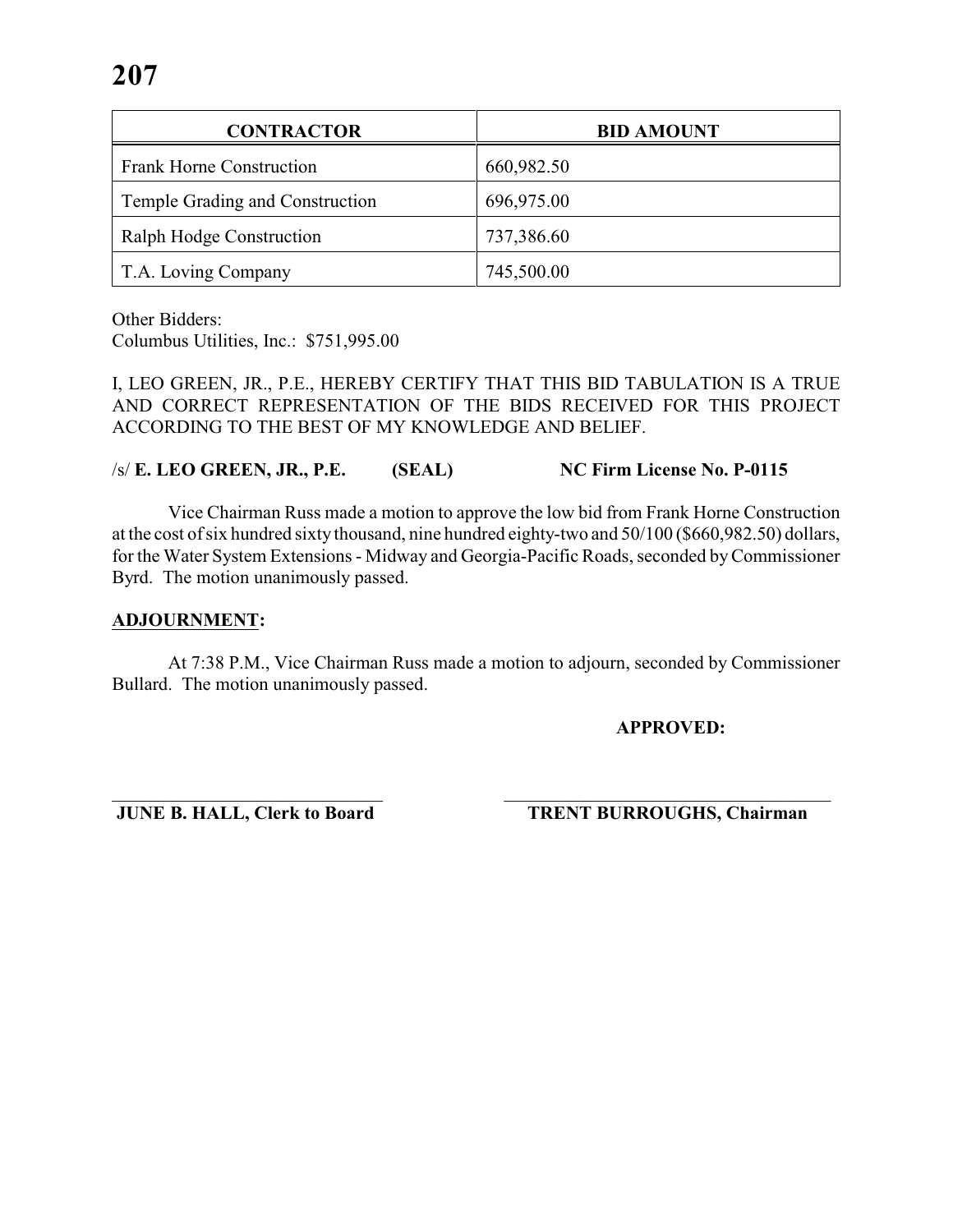#### **COMBINATION BOARD MEETING Monday, May 06, 2019**

**7:37 P.M.**

The Honorable Columbus County Commissioners met on the above stated date and at the above stated time in the Dempsey B. Herring Courthouse Annex Building, located at 112 West Smith Street, Whiteville, North Carolina, to act as the Columbus County Water and Sewer District III Board.

#### **COMMISSIONERS PRESENT: APPOINTEES PRESENT:**

Giles E. Byrd Ricky Bullard Charles T. McDowell

**Trent Burroughs, Chairman** Mike Stephens, **County Manager** P. Edwin Russ, Vice-Chairman Amanda B. Prince, County Attorney Jerome McMillian June B. Hall, **Clerk to the Board** James E. Prevatte Bobbie Faircloth, **Finance Officer**

# **MEETING CALLED TO ORDER:**

At 7:37 P.M., Chairman Trent Burroughs called the **combination meeting** of Columbus County Water and Sewer Districts I, II, III, IV and V Board Meeting to order.

# **Agenda Item #16: COLUMBUS COUNTY WATER and SEWER DISTRICTS I, II, III, IV and V - APPROVAL of BOARD MEETING MINUTES:**

April 15, 2019 **Combination Meeting** of Columbus County Water and Sewer Districts I, II, III, IV and V Board Meeting **(5 sets)**

Commissioner Bullard made a motion to approve the April 15, 2019 Columbus County Water and Sewer District III Board Meeting Minutes, as recorded, seconded by Vice Chairman Russ. The motion unanimously passed.

# **ADJOURNMENT:**

At 7:38 P.M., Vice Chairman Russ made a motion to adjourn, seconded by Commissioner Bullard. The motion unanimously passed.

\_\_\_\_\_\_\_\_\_\_\_\_\_\_\_\_\_\_\_\_\_\_\_\_\_\_\_\_\_ \_\_\_\_\_\_\_\_\_\_\_\_\_\_\_\_\_\_\_\_\_\_\_\_\_\_\_\_\_\_\_\_\_\_\_

**APPROVED:**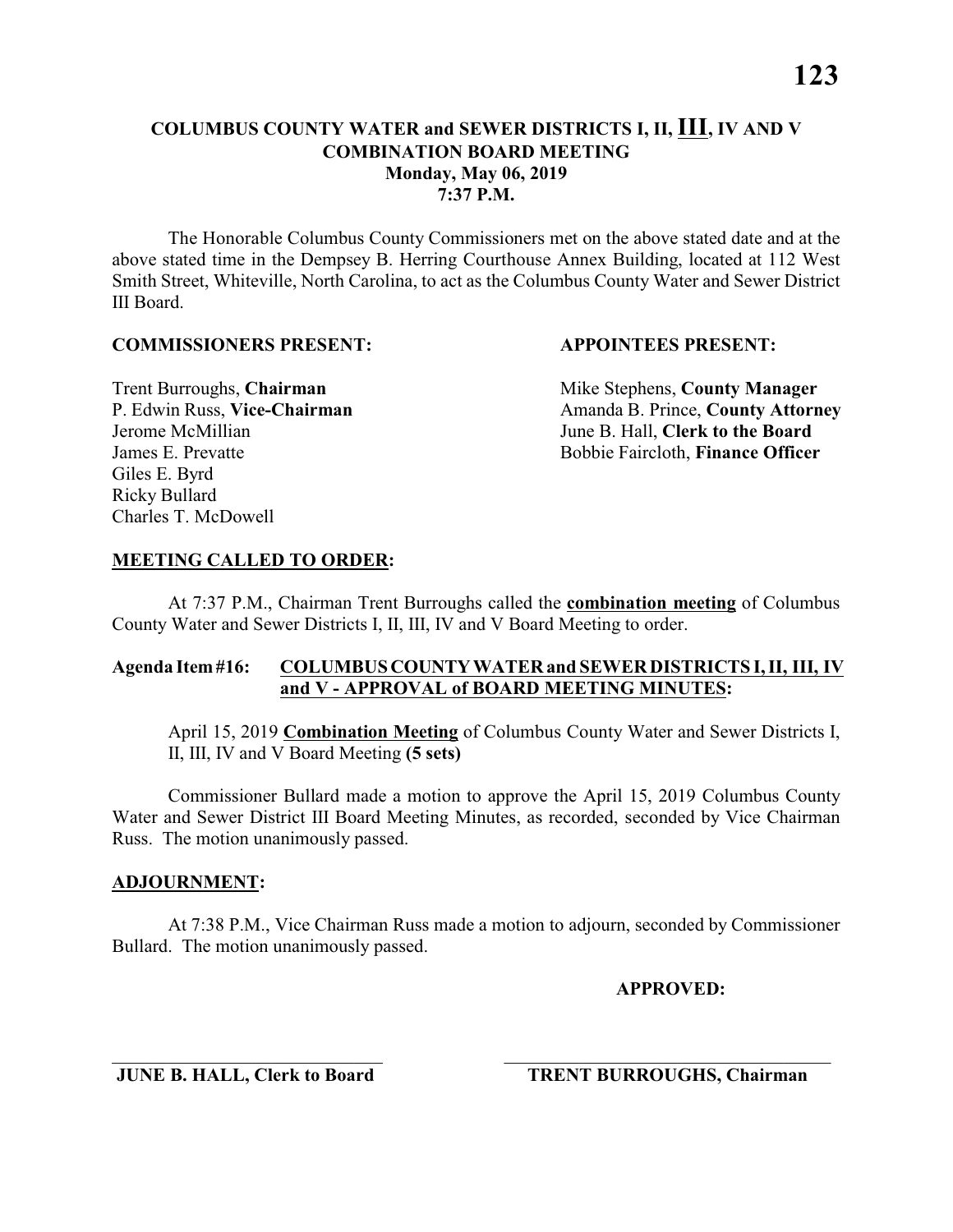The Honorable Columbus County Commissioners met on the above stated date and at the above stated time in the Dempsey B. Herring Courthouse Annex Building, located at 112 West Smith Street, Whiteville, North Carolina, to act as the Columbus County Water and Sewer District IV Board.

#### **COMMISSIONERS PRESENT: APPOINTEES PRESENT:**

Giles E. Byrd Ricky Bullard Charles T. McDowell

**Trent Burroughs, Chairman** Mike Stephens, **County Manager** P. Edwin Russ, Vice-Chairman Amanda B. Prince, County Attorney Jerome McMillian June B. Hall, **Clerk to the Board** James E. Prevatte Bobbie Faircloth, **Finance Officer**

# **MEETING CALLED TO ORDER:**

At 7:37 P.M., Chairman Trent Burroughs called the **combination meeting** of Columbus County Water and Sewer Districts I, II, III, IV and V Board Meeting to order.

# **Agenda Item #16: COLUMBUS COUNTY WATER and SEWER DISTRICTS I, II, III, IV and V - APPROVAL of BOARD MEETING MINUTES:**

April 15, 2019 **Combination Meeting** of Columbus County Water and Sewer Districts I, II, III, IV and V Board Meeting **(5 sets)**

Commissioner Bullard made a motion to approve the April 15, 2019 Columbus County Water and Sewer District IV Board Meeting Minutes, as recorded, seconded by Vice Chairman Russ. The motion unanimously passed.

# **ADJOURNMENT:**

At 7:38 P.M., Vice Chairman Russ made a motion to adjourn, seconded by Commissioner Bullard. The motion unanimously passed.

\_\_\_\_\_\_\_\_\_\_\_\_\_\_\_\_\_\_\_\_\_\_\_\_\_\_\_\_\_ \_\_\_\_\_\_\_\_\_\_\_\_\_\_\_\_\_\_\_\_\_\_\_\_\_\_\_\_\_\_\_\_\_\_\_

**APPROVED:**